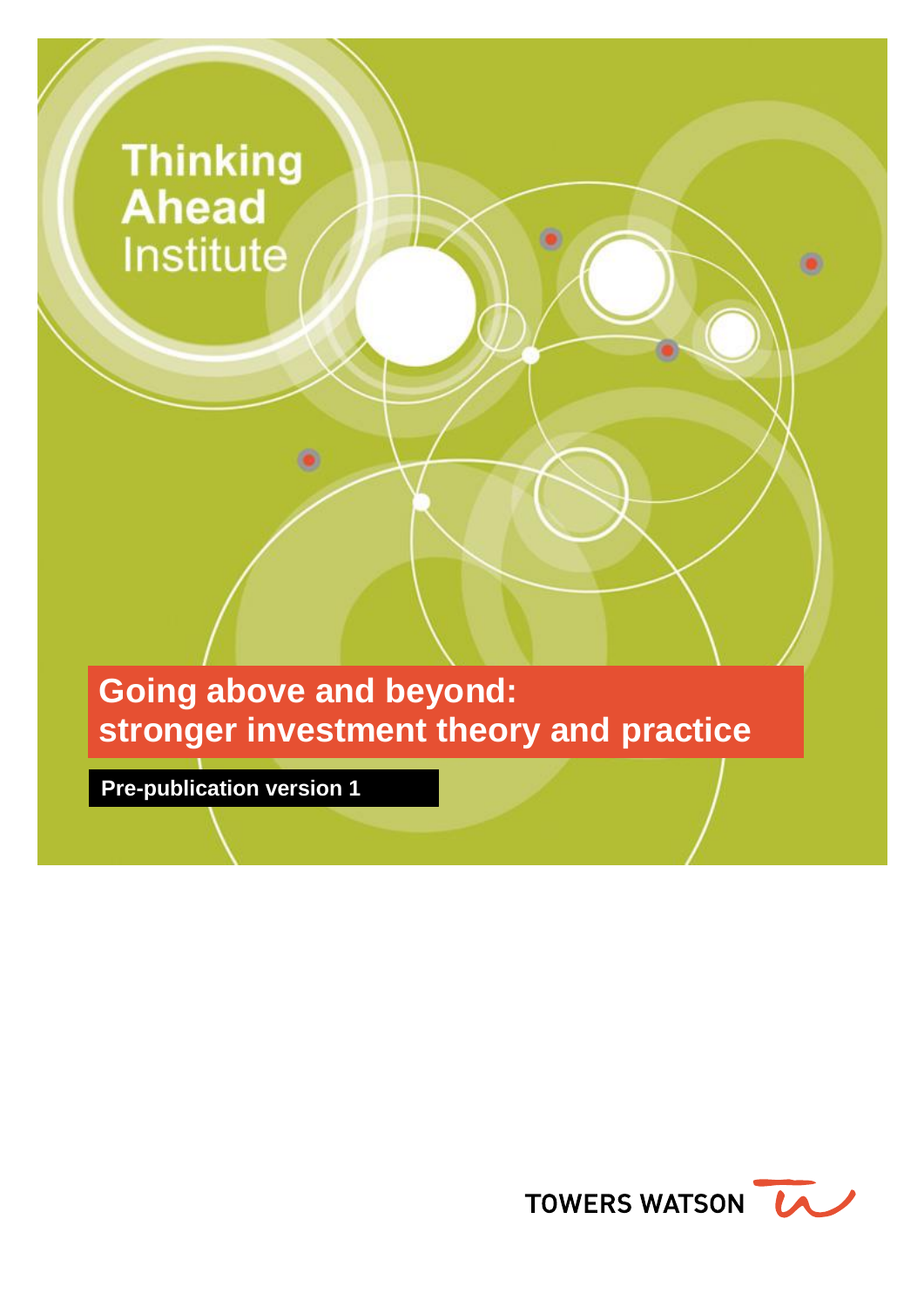# **Overview**

We argue in this paper that there are significant limitations to mainstream investment theory and how it is used in investment practice. This creates significant issues for the decision making of our investment institutions (asset owners and asset managers). It creates challenges for those providing investment education like the CFA Institute and business schools and related issues for investment professonals with respect to their training, development and practice.

We suggest that mainstream theory makes insufficient allowance for the investment industry's inconvenient truths - principally real-world behaviours and the impacts of institutions, governance and regulation. There are large variances of practice from what rational 'econs'<sup>i</sup> would pursue. In addition group decision making further departs from rational economic assumptions. As a result investment decision making relies heavily on accepted and established practice ('folklore'ii really) which is essentially backward looking.

We identify a stronger investment model that incorporates these stronger-practice organising principles:

- Stronger governance practice captured in mission clarity, values and beliefs, and the synchronisation of principles, governance, business model and investment framework
- A stronger framework for value creation, risk, long-horizon investing and sustainability
- Stronger portfolio construction practice: factors and buckets as classifications ranking ahead of asset classes; portfolio quality rating of multiple criteria ranking ahead of optimisation.

We apply these stronger-practice principles to the investment model, cultural model and business model for both asset owners and asset managers. We promote a complexity framework as superior to one based on mainstream theory, allowing us to go *above and beyond* current practice. It also fits well with the multiple circumstances of the investment industry.

# **1. Limitations of mainstream theory**

The aftermath of the global financial crisis has resulted in mainstream finance theory being seriously challenged. In our view poor theory and questionable practice contributed, alongside a number of other factors, to the destruction of considerable economic wealth in that crisis. Not surprisingly, we think the search for better theory and accompanying practice is an important one.

The most significant limiting factors in mainstream finance theory are:

- The unrealistic ambition that still grips the academic world to build an elegant unified theory for investing when complexity is innate to the system
- The reluctance when building the foundations to investment thinking to acknowledge that the system's features have significant subjectivity and ambiguity, and no amount of data analysis can overcome this property of the systemiii
- The reality that institutional behaviours matter and so understanding the impact of the incentives and behaviours driving institutions is critically importantiv.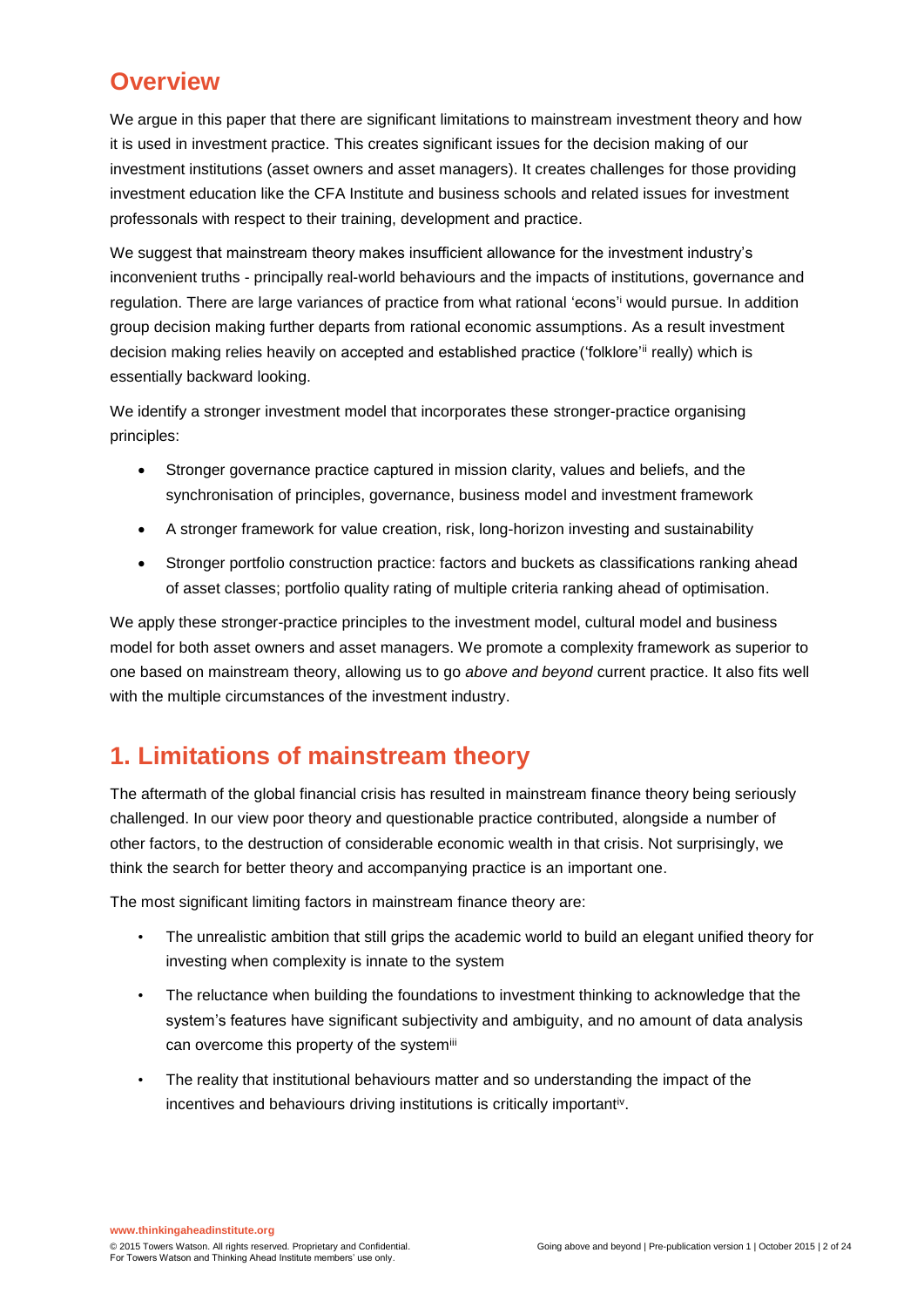We define mainstream or prevailing finance theory as the theory taught at major universities and business schools. It is part of the core CFA curriculum<sup>y</sup> and is what appears in major journals.

The basics of investment finance theory can be distilled down to a number of axioms: equilibrium, rational expectations, complete information, representative agent; and some connected theories: market efficiency, capital asset pricing model (CAPM), mean variance optimisation, alpha-beta separation.

The strength of any theory depends on its ability to predict real-world outcomes. Therefore the big issues lie simply with the multiple shortcomings when it comes to putting such axioms and theory into practice. The most obvious issues are these, all visible in today's investment environment:

- Financial crises are not recognised as theoretically possible
- Theory assumes all representative agents view risk the same way, whereas in practice all agents differ in their view of risk; in particular if risk is defined as impairment to mission, one especially important concept, its nature is highly sensitive to investors' specific contexts
- Markets (and economies) provide very incomplete information
- Markets embody many behavioural inefficiencies
- Theory fails to account for the influence of group decision-making dynamics (the role of institutions) or ethics
- Mean-variance optimisation depends on assumption robustness and treating risk as volatility, both of which are highly dubious.

The full list of issues is beyond the scope of this paper but our long paper gives more detail<sup>vi</sup>.

This has left the investment industry in a bad place. It has had a theory which has been rich in ambition but poor in substance. That said, the problem is not so much that mainstream practice is using bad theory but that mainstream practice is not relying on any accepted theory. We observe that investor practice has increasingly become removed from the investing theories. The beta of CAPM is rarely considered, mean-variance optimisation has shrunk in significance, alpha-beta separation is increasingly rejected by leading practitioners.

In the place of operating through theory, investing is making its way under the guidance of accepted practice and the dominant paradigm that is driving practice is backward-looking 'folklore'. The definition here of 'folklore' is *the established and accepted way things are done.* We assert that an industry which makes its way by reference to such loose foundations will struggle.

Having reviewed mainstream finance theory and other theories and framework thinking that challenge, supplement, and to some extent replace the mainstream (see long paper), we conclude that a new coherent framework to understand and interpret the intellectual debate is needed. We believe that not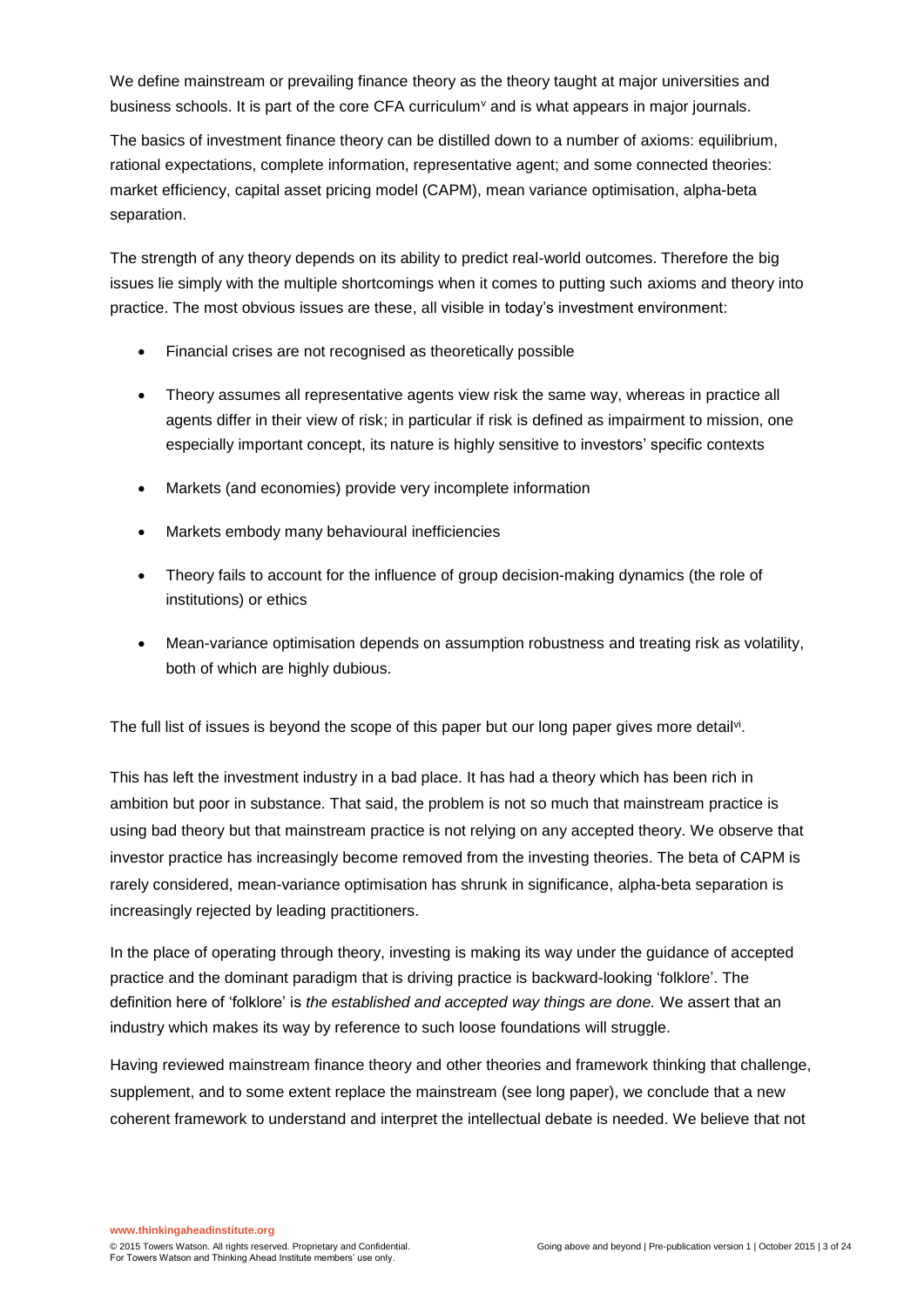only do we need to embrace a new mind-set that the world isn't machine-like, but investors also need a new set of principles and tools to handle more realistic descriptions of the world.

# **2. Alternative investment theory**

What might stronger theory look like? We advance the case for a complexity (or 'ecosystem') framework in which multiple organisational, technological and market-related strands are recognised, strong beliefs are in place to support its dynamic properties, the nature of the inter-connections are identified, and diverse theoretical disciplines provide the deeper understanding needed.

The arguments about alternative theory are necessarily detailed (see long paper). We take a succinct approach in advancing the complexity framework as a foundation of better theory on the basis of the argument that complexity is both a high-level [more general] formulation (that is helpful) and a widelydrawn systemic framework (that is also helpful). Hence we see the framework as going *above and beyond* mainstream practice in a way that fits the multiple circumstances of the investment industry.

The merits of such a framework are that we can study the components of the system and observe how the system-level behaviour emerges from the interactions between those components. A complex system is a system where *"the whole is greater than the sum of the parts*". Complex systems exhibit emergent properties arising from the interactions of the agents that cannot be deduced simply by aggregating the properties of the agents.

We postulate that financial markets are obvious examples of complex systems. There are many types of agents (investors, intermediaries, and regulators), using the existing technologies (the theory we are discussing, governance and regulation), and who meet in markets (exchanging securities) and marketplaces (for products and talent). Please see Figure 1 for a simple illustration. A fuller description is in the long paper.



#### **Figure 1. Investment industry as a complex adaptive system**

The interactions of the participants, technologies and markets are two-way. This introduces a reflexive quality to the system that involves the fundamentals in markets affecting and being affected by the actions of the investors themselves. This factor is at work in the issue of markets never quite reaching an equilibrium – the investors revise their view of equilibria on some continuous basis, and so the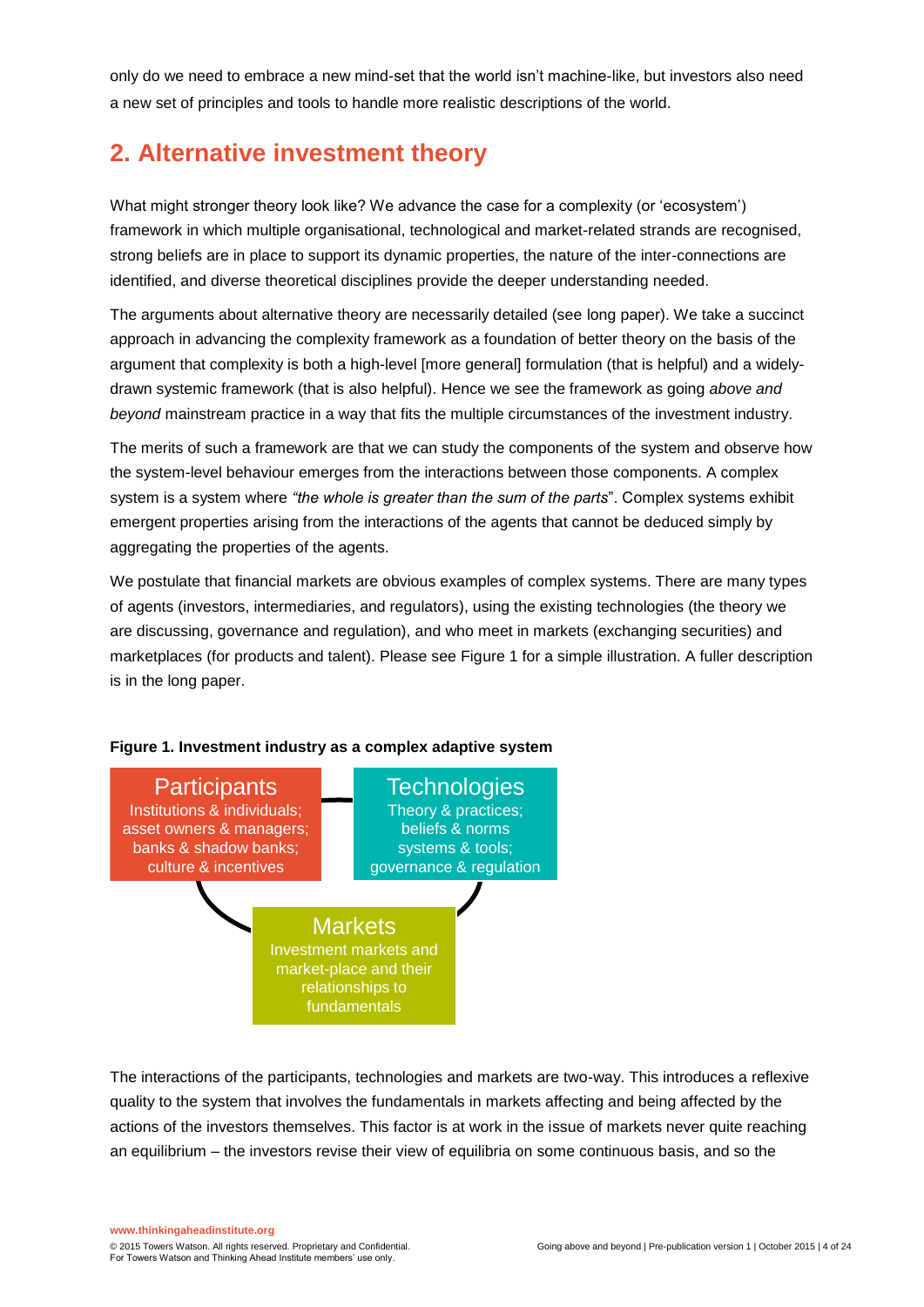### Panel: stock market volatility and complexity

More than 30 years ago, Robert Shiller\* showed that stock prices moved too much (he suggested 5 to 13 times too much) to be justified by variation in subsequent dividend payments. In other words, changes in price cannot be fully explained by changes in fundamentals, which seriously challenged one of the central tenets of mainstream investment theory - market efficiency.

Not that long ago on 24<sup>th</sup> August 2015, global stock markets experienced one of the worst days since the global financial crisis, following China's "Black Monday" when Shanghai's main share index closed down 8.5%. Investors around the world attributed the sell-off mainly to the increased risk of a Chinese economic hard landing.

The wild intraday swings were interesting from a complexity viewpoint. The Dow Jones Industrial Average, which tumbled as much as 6.6% early in the day, ended the day off "only" 3.6%. Did anything fundamental happen during the day that led investors to believe maybe things were not nearly as bad as previously thought just a few hours ago? Probably not. Instead, we believe this showcases the limitations of mainstream investment theory in interpreting and understanding realworld phenomena in financial markets.

A complexity world-view would start with the assumption that there exists significant variation in beliefs arising from uncertainty about future conditions (eg interest rate rises, China, emerging markets, commodities, world growth outlook). This is in sharp contrast to a mainstream position where everyone has the same complete information and understanding and makes rational decisions. As a result, when fundamentals change, for example in this case evidence of slowing growth in China, investors cannot agree on how to correctly price such an event.

This is sometimes referred to as pricing-model uncertainty. The market is volatile until a new consensus is reached on relative and absolute prices. Before the consensus is reached, mistakes will be made and sometimes these mistakes are correlated. That would explain the spike in intraday volatility when investors were searching for a consensus. Again, this is in stark contrast to a mainstream view where the size of market moves is driven by rational, instantaneous reactions to new exogenous information.

Reflexivity is an important additional element of complex financial markets. Financial markets can affect the fundamental values they are supposed to reflect. From this perspective, the Chinese stock market crash could indeed create a wealth effect that acts as a headwind to the real economy, a linkage that is missing in the mainstream field. Another key concept is positive feedback, the self-reinforcing asset-price changes in financial markets. The presence of both positive and negative feedback can be seen as a defining property of complex systems. The equilibrium in mainstream theory is only compatible with having negative feedback. But the reallife financial market exhibits results from the interaction of both forces. When negative feedback is the dominating force, financial markets can indeed converge to a temporary equilibrium. In that sense the equilibrium-heavy mainstream finance theory is just a special case of complexity finance. On the other hand, excess volatility or even bubbles and crashes are entirely possible when positive feedback is dominant.

*\* Shiller, R (1981). "Do Stock Prices Move Too Much to be Justified by Subsequent Changes in Dividends?", American Economic Review, 71, pp. 421-436*

system never rests. This also gives rise to one of the few axioms that is present in investing – that past performance is no effective guide to the future. The underlying return-generation mechanism from the past will always change and therefore not explain the return generation of the future. This significantly limits the power of empirical methods in developing investment theses and has implications for the significance of big data applications that we refer to below. In the side panel, we show an example of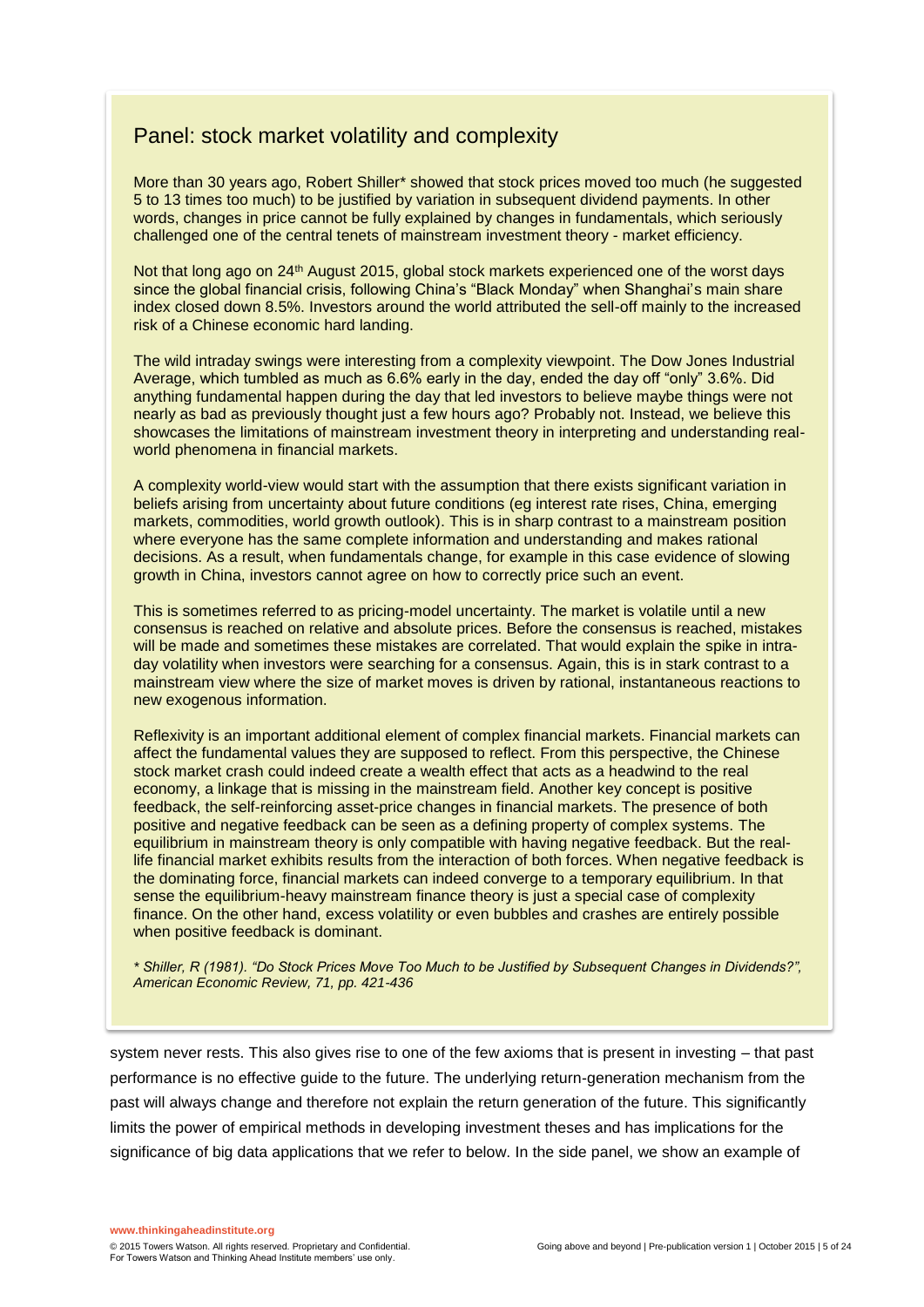how complexity theory can provide a better interpretation and understanding of the behaviour of financial markets, focusing on market volatility.

Complexity theory with its high-level formulation has the flexibility to draw on other theory and research disciplines, notably:

- Management science including game theory and network theory
- Evolutionary biology and neuroscience
- Anthropology and behavioural economics.

This mirrors a wider trend in the commercial and business environment that benefits from applying diverse thinking, other disciplines and perspectives.

The place of digitalisation and big data must command some attention in this list too. While investment has been slow to undergo a digital revolution, the signs are that this field is gathering significant pace. Evidence for this lies in big data applications to financial forecasting, algorithmic trading, personal financial planning and macro-economic analysis.

That said we should recognise certain special factors that may limit its impact. The inferential power of empirical methods has been very low due to the high noise environment combined with the reflexivity in the system which renders the past as an imperfect guide to the future.

Will increased range and depth of data-sets improve matters? This will remain a challenge we think, in part because of current biases and the limits to stability in the system. Most financial economists and many investors act as if the stability and inferential power are unrealistically high. In other words, there isn't enough proper recognition of ambiguity in the system. The testability of any investment thesis is low and the empirical discussion part is often done in a highly selective fashion. As an example, we are still reeling from the role of mispriced structured products such as CDOs and CDSs in the global financial crisis.

Big data will have significant impacts if we can link the step-up in data sources with a step-up in explicit models of reality. If big data is applied to lighter understandings of reality, then we will encounter major issues in data mining and contribute only minor understanding to the field.

Notwithstanding these issues, we can expect scenario analysis and other modelling methods to increase their influence on investors. Agent-based modelling (ABM) in particular is increasingly needed. The complex financial system that needs to be analysed and understood exhibits considerable physical and economic interdependencies, while decision-making processes are substantially decentralised. That character is neatly matched by the advancing computational power and the level of granularity of the data that can be captured. This makes a bottom-up modelling approach feasible and an improvement on prior modelling approaches. Unlike any conventional equilibrium model, agent-based models do not impose order or design on the market from the top down. Instead, they use a bottom-up approach which assigns particular behavioural rules to each agent. This allows ABMs to take input from a variety of fields mentioned earlier, in particular behavioural economics, game theory and network theory.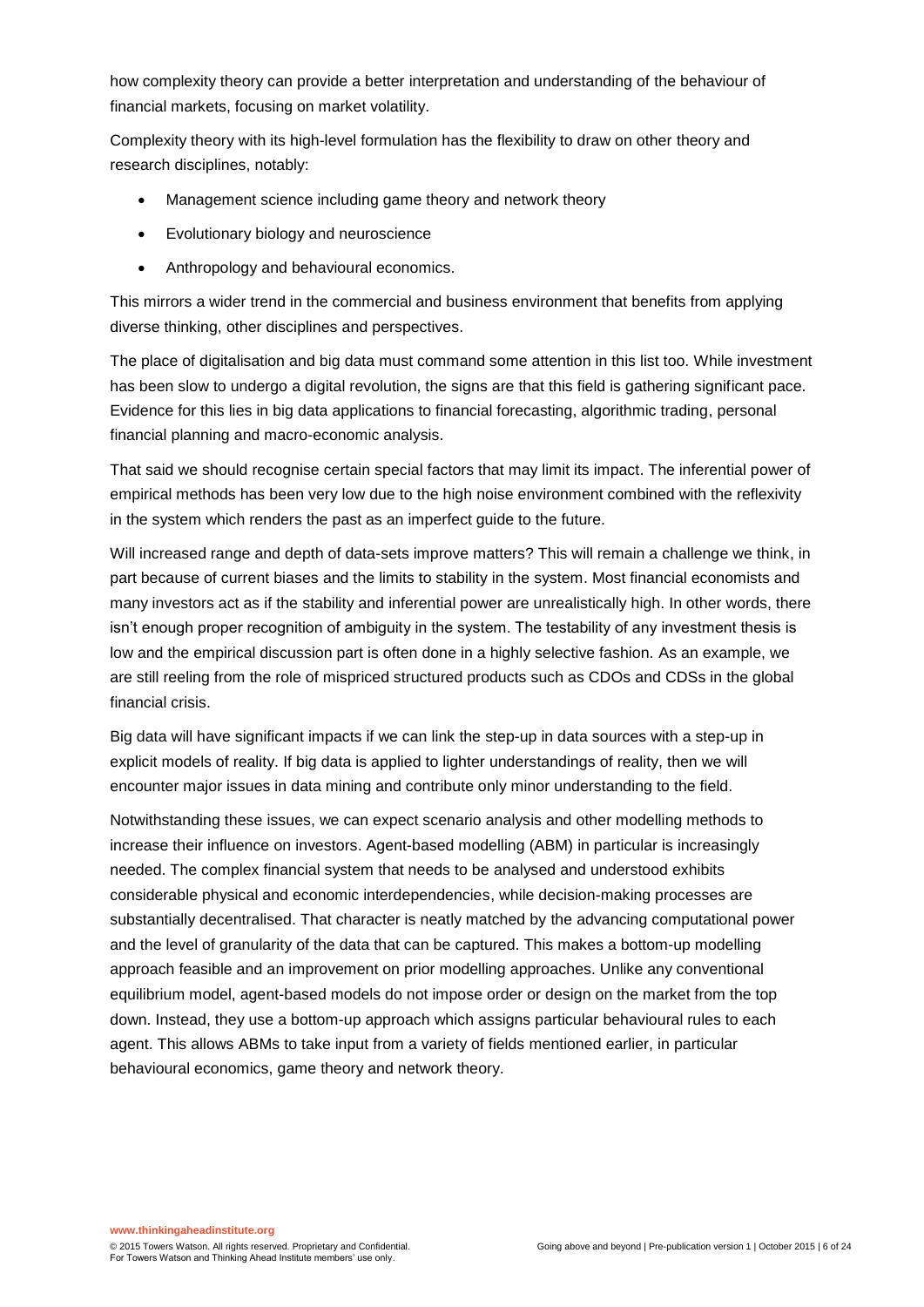# **3. Stronger practice**



#### **Figure 2. Investment organisation process map**

The critical challenge we face in investing is successful practice. Building strong practice starts by looking at the strategic and operating components of investment organisations as set out in the 'process map' in Figure 2. This framework is similar between asset owners and asset managers with four discs describing the end-to-end and inter-connected actions of each institution. The first disc from the left speaks about the need to have strategic principles as foundations for any organisation. This starts with a clear strategic mission, the stakeholder map (essentially the parties who are intended to benefit from the mission) and the goals associated. The principles extend to the theory we can rely on and the beliefs and values that are fundamental to any organisation.

These then drive the enablers of the organisational machine and its ways and means to mission success. These are ways of working – principles, process, resources and structure; and means of achieving goals - talent and reward, culture and leadership, business models. There is the mix of internal and external resources to get the work done in the business model of the asset owner – the value chain. The business model for an asset manager mostly concerns the product mix, their value chain and distribution model, and the features that characterise the set of value propositions that deliver value to the clients.

The investment framework and policy comprises the thinking and processes that generate portfolios. This disc contains the key investment decisions that need to be implemented: this varies by investor but includes strategic asset allocation, dynamic asset allocation, portfolio construction, manager selection, all within a risk-managed framework. How that discussion is facilitated within the organisation has become increasingly important. It calls for leadership skills of the highest order. We suggest the Chief Investment Officer (CIO) has a critical role to play in both asset owners and asset managers as well as advisors and fiduciary managers in:

- leading the process of forming, maintaining, socialising and evolving beliefs
- **defining the framework**
- holding the organisation's investment team to account in their respective portfolios.

These three activities have become a key function for CIOs to play in the shaping of the investment process in their own organisations. As a side-comment we feel this leadership role has got somewhat lost with the passage of time.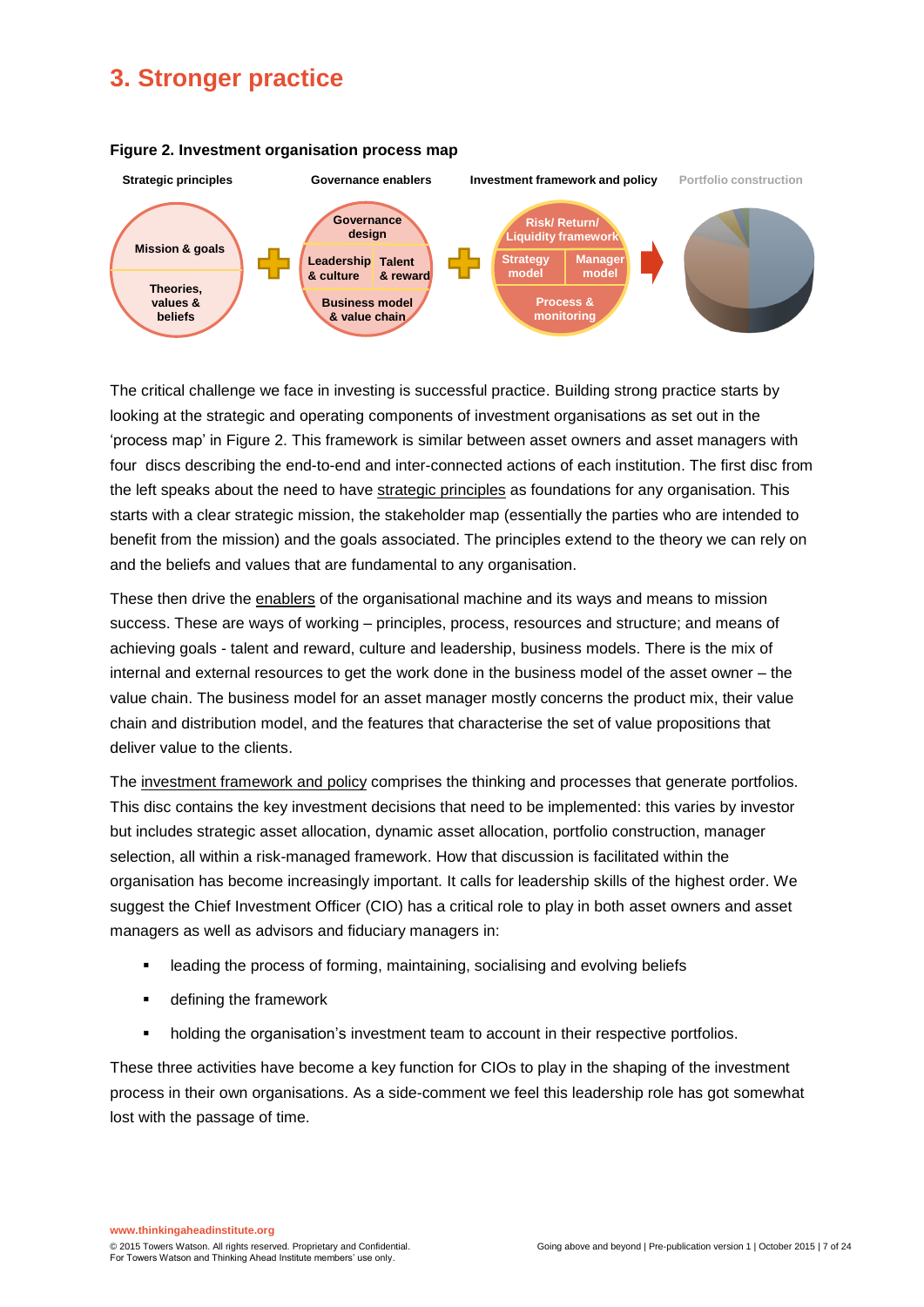As shown in Figure 3, the three main parts of a typical investment process need to be seen together where investment beliefs and values are starting points. They segue into the framework and policies which are in turn stepping stones to portfolio construction where individual critical judgement kicks in. The Appendix contains a case study example of this structure of investment process.



**Figure 3. The end-to-end investment process**

All investment organisations own the first step of the process (strategic principles), this would be very hard to outsource. Investment framework and policy and portfolio construction can be insourced or outsourced in large part. Portfolio managers have responsibility for building the portfolio guided by the framework and policies. The CIO, insourced or outsourced, is the person who ensures the quality, robustness and holistic nature of this sequence.

We consider now what are the critical features of stronger practice in the beliefs system.

# **3.1 Stronger investment beliefs**

We believe a coherent set of strategic principles is critical to generate successful outcomes and meet the mission. Within the strategic principles there should *in theory* be a role for a solid theoretical framework describing how the investment world works and guiding investors' actions. But *in practice* that framework is very limited for the reasons discussed earlier. This puts beliefs and values in the key position to act as the replacement for that theoretical framework in this sequence.

NEST - the UK's prime DC investing institution - has a view of the situation that illustrates elegantly the important role of investment beliefs<sup>vii</sup>.

*"Investment theory and practice have evolved considerably over the last fifty years. Despite this there is no generally agreed objective framework for investors that adequately describes how to view capital markets, or how to apply these insights for investment purposes." … "Investment beliefs accept this reality and are established by investors to provide them with focus and assist effective decision making in a complex environment."*

Investment beliefs are high-level principles and subjective thinking that guide the investment organisation to certain types of decisions and content. They normally encompass the full spectrum of investment issues: mission, goals, risk, time horizon, alpha, beta, smart beta, governance, sustainability and other areas. They should be broad in recognising multiple strands and deep in recognising complex investment features. They lie at the intersection of investment thinking and organisational culture, leadership and process and include the unique context parameters of the enterprise as much as the investment content.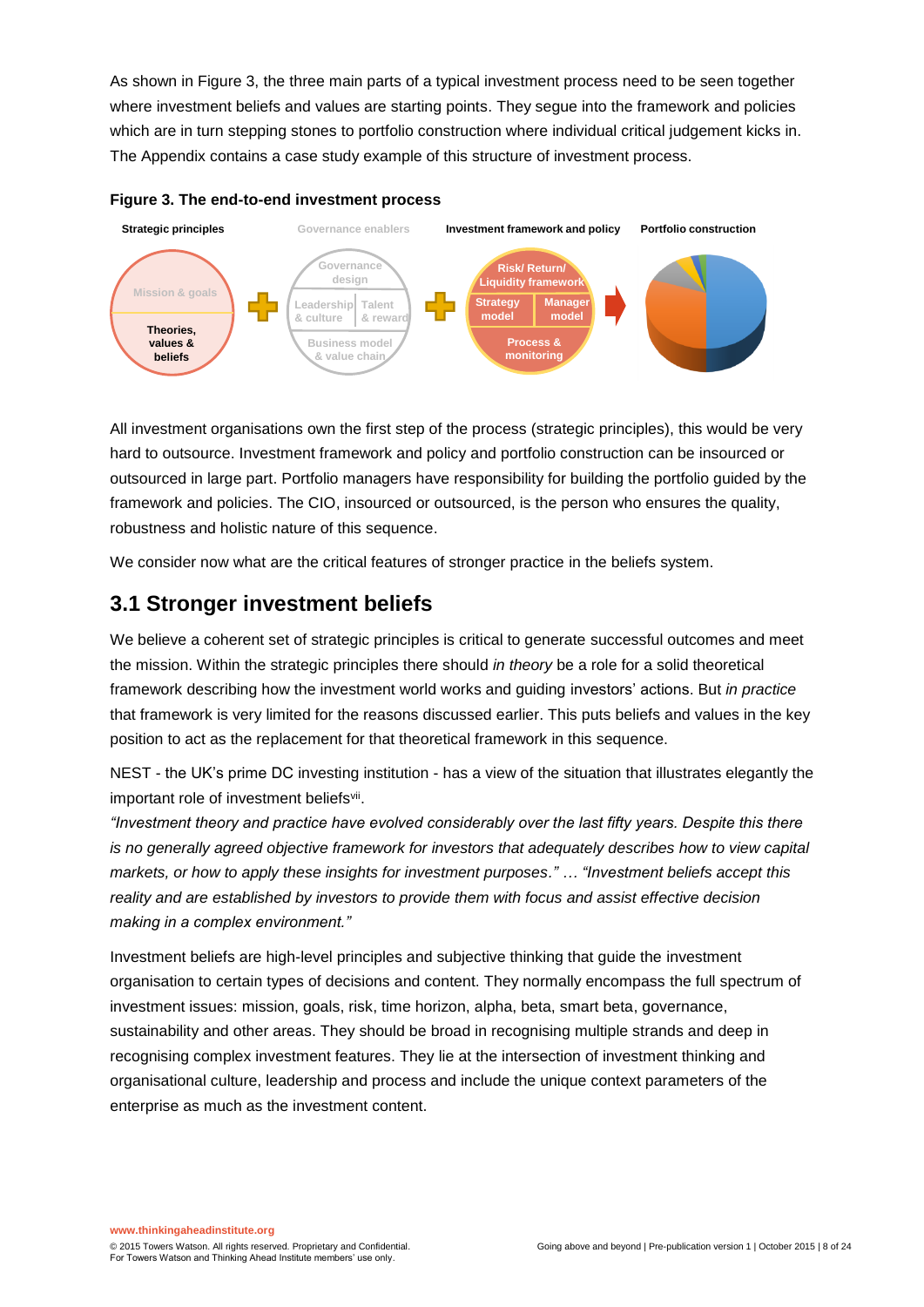Strong investment beliefs are accurate, documented and validated and need to be consistently applied in the decision-making process at all levels. The best investment beliefs are smart (reflective of good insight) and edgy (reflective of competitive positioning).

The process of developing shared beliefs involves considering something inherently abstract ("soft") and codifying it in a clear and more tangible form ("hard"). Investment beliefs are inevitably subjective and as a result may differ across team members in the organisation. So achieving a level of alignment is one of the key criteria for success here; that is, the members of the organisation need to be aligned in supporting the adoption of certain beliefs. We suggest that in practice this is more about a settlement than a consensus.

Putting beliefs into action is the acid test of course. Good belief systems will be translated into actual strategies, polices and decisions. Using them in practice requires some discipline but the outcomes of aligned and actionable beliefs are more coherent decisions.

Asset owners, particularly some of the larger ones, have made progress with their investment beliefs notwithstanding the cultural and behavioural challenges of group deliberation and decision-making that make success difficult.

On the other hand, asset managers have had issues with their investment philosophies and beliefs. Notably, there is evidence that less attention is now given by asset managers to their investment philosophies and beliefs relative to a decade or two ago. This is probably caused by the increased product specialisation and appetite for alpha-focused investment mandates. In that environment, the mandate and benchmark given to asset managers define much of the investment philosophy and it may be that these benchmarks constrain the development of smart and edgy beliefs as a result. Business objectives and product mixes may or may not be in sync with sound investment philosophy.

The panel below presents a short case study of how CalPERS, a leading US pension fund, has strengthened its investment belief system<sup>viii</sup>.

### Panel: investment beliefs – the approach used by CalPERS

- Ten core investment beliefs 'owned' by board and staff developed in highly intensive change process using strong alignment/socialising principles
- The core beliefs were succinct, the sub-beliefs were smart and edgy
- Investment theory is unsettled, so strong thinking and judgements were key
- Focus, coherence and time-efficiency are achieved in decisions which are complex, sensitive and have competing issues
- The framework also helps integrate different parts of governance members of the board, the executive team as well as a variety of investment service providers
- In addition, it helps decisions to be subject to greater transparency for the benefit of beneficiaries and stakeholders
- CalPERS' focus on beliefs has resulted in particular attention on two hard-to-settle areas – risk and sustainability.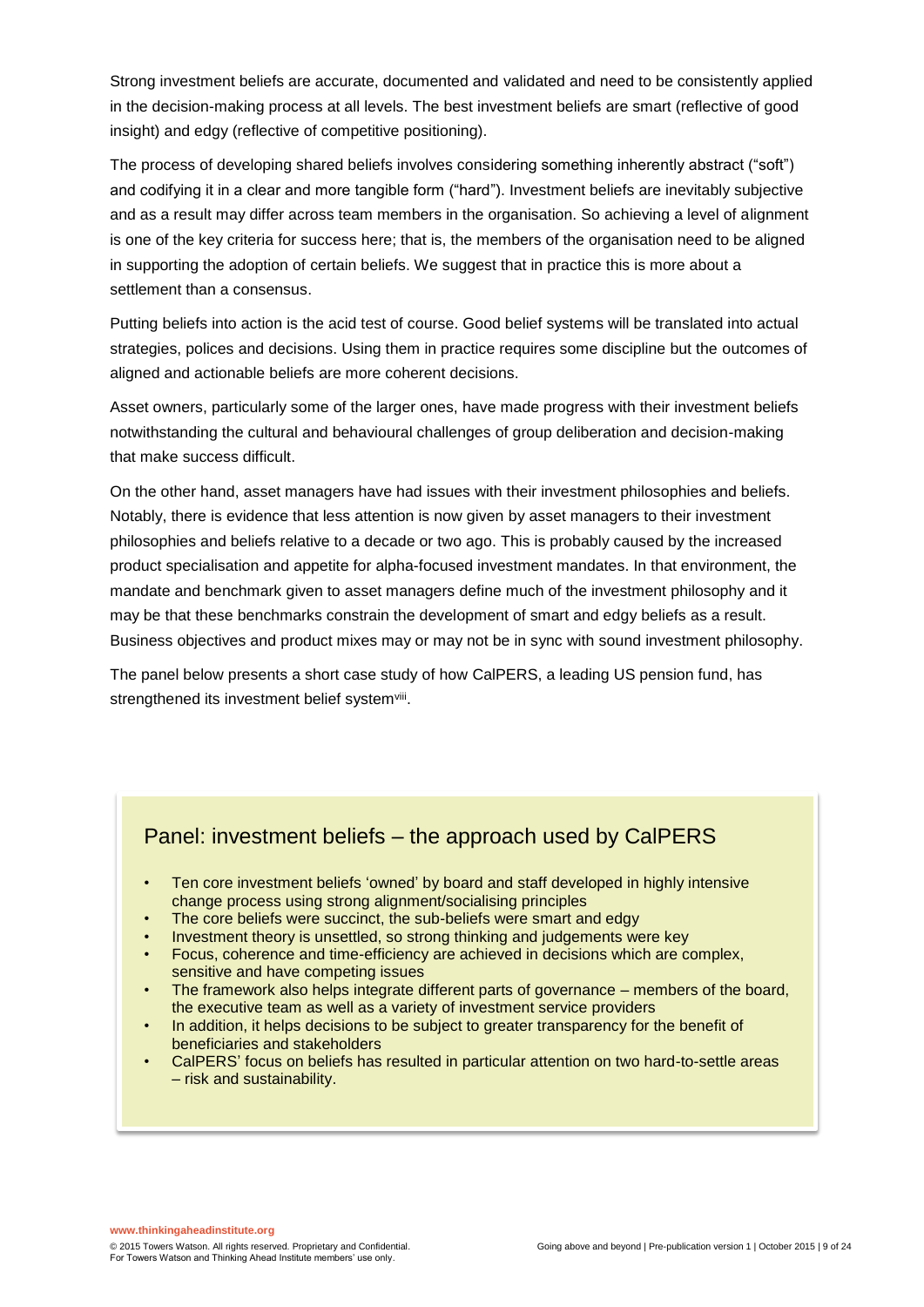# **3.2 Stronger framework**

Let's turn to the next step of the investment process in Figure 3 – investment framework and policies. Our focus here lies on the foundations of practice that are central to all investment funds: value creation and risk; long horizon investing and sustainability. In each area we start by presenting some belief statements (in italics) that are assembled for illustration.

#### **Value creation**

*Value creation starts with aligning passive portfolios to institutional missions and goals.*

*Further value can be created (and destroyed) by departing from these passive portfolios both from alpha (stock selection) and beta (asset class selection) positions.*

*Active management is a highly competitive activity but worthwhile in certain areas; successful use of active management requires skilful selection of skilful portfolio managers or outside firms.*

The idea that value can be created by asset owners in appropriately designed passive portfolios is not a common perception. But the central premise of investment funds is that they have a mission to meet certain stakeholder goals and that risk bearing is integral to that mission. So identifying the ideal risk amount is intrinsically a value-creating decision and increasingly asset owners use the reference portfolio concept to do this – the passive liquid portfolio mix of equities and bonds that carries appropriate risk levels as decided by the asset owner board. In setting the risk preference over time, many funds may view a dynamically-changing risk exposure as optimal<sup>ix</sup> (see panel on mission impairment).

Investing passively in line with the reference portfolio is consistent with beliefs that markets are largely efficient and difficult to out-perform. Although markets are generally competitive and adaptive, they are not always completely efficient, providing legitimate reasons for exploiting market inefficiencies. However such opportunities will decay rapidly in a market that works as a "search engine" for profitable opportunities. In the market when defined as an ecosystem we will experience the coexistence of the creation of the new alpha opportunity and the decay of the old alpha opportunity, which encourages investors to be dynamic in their active management.

Inefficiency represents the necessary condition for active management, but for sufficiency there have to be the internal skills to successfully exploit it. Here the difference between asset owners and asset managers comes up. For the asset manager their business is mostly premised on ability to outperform benchmark indices. For the asset owner the value creation is drawn wider into multi-asset portfolios where stock selection and asset-class selection are involved and the added value may either reflect direct decisions or outsourcing decisions through manager selection.

We conclude that stronger practice in value creation:

- starts with strong investment content that pinpoints market efficiency and inefficiency and the consequent opportunities for passive and active management
- incorporates strong investment-context beliefs derived from self-knowledge on internal ability to exploit market inefficiencies after costs, reflecting how their ability compares with others
- ends with disciplined implementation aligned to beliefs in which the organisational settings of mission, enablers and investment policies are in sync.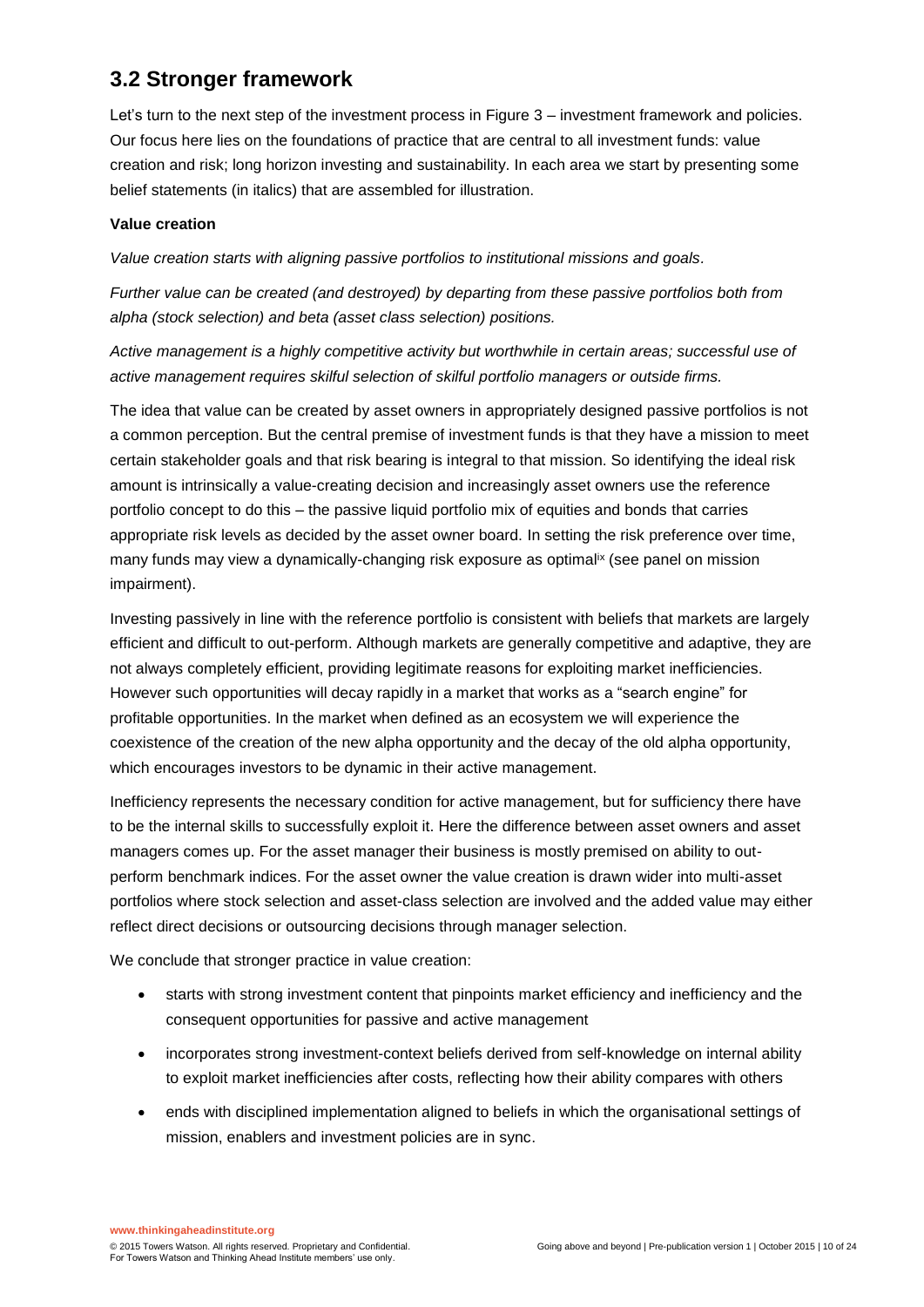### Panel: risk as mission impairment

In TAG's 2012 publication "The wrong type of snow" we suggested that the risk event that we should be most concerned with in risk management is the one that leads to a permanent impairment in the investor's mission.

Mission in this context is the multi-period and multi-stakeholder value-creation proposition. Mission success depends on a certain amount of wealth being created over time and wealth creation requires investment risks to be taken – with exposure to economically justified risk factors. Taking this investment risk, however, introduces the possibility of mission impairments – most often this is that the assets are insufficient to meet actual or projected liabilities or wealth targets.

Through the journey plan, commonly defined as the route by which investors intend to progress to mission success, there are both within-horizon risks (where poor outcomes compared to expectations along the journey plan lead to a requirement to adapt) and end-of-horizon risks (where shortfalls indicate mission failure). In dealing with within-horizon risks, an important concept is introduced – the adaptive buffer.

Adaptive buffers have both financial and non-financial aspects. For example, financial capital is clearly critical for an investor to produce results and ultimately secure a mission success. Most investors operate with certain financing expectations and the issue is how the financial inputs (e.g. sponsor support for a DB pension fund) can be increased given poor outcomes. Non-financial adaptive buffers include human capital, governance capital, political capital and emotional capital.

#### **Risk**

*Risk is multi-faceted and unique to each investor.*

*Risk is mostly about impairment to the mission and much less about volatility and tracking error.*

*Risk is the fundamental building block to return; investors should take on risk they are capable of managing to achieve the returns their mission requires, this involves diversification across the portfolio and across time.*

The central element of investing is achieving success with a unique fund-specific mission which specifies the stakeholders and time horizons that need management. Risk is particularly concerned with the chance that mission goals will not be met (more on this in the panel). The definitions used in mainstream finance are narrow and cannot reflect any mission–specific issues beyond basic risk preference.

This dimension of risk with respect to its uniqueness to each investor is essentially a widening of the risk concept relative to the restricted version in mainstream theory.

In addition, the risk concept needs deepening. This is a formulation that picks up a number of more complex elements – fatter tails (extreme events happen more than expected), non-stationary timevarying aspects, asymmetrical distribution where the nature of risk can only be described by considering the whole return distribution (see long paper).

But there is also the need for a lengthening of the duration of the risk. While mainstream finance risk is calculated from measures that are daily or monthly, longer term risk is really about periods as long as decades and consistent with missions that are multi-decade in nature.

In addition when we see risk in the context of mission success we must understand it as a multi-period concept. Our focus on portfolio diversification and portfolio quality must be complemented with time diversification where risk management planning is critical. This risk planning (sometimes referred to as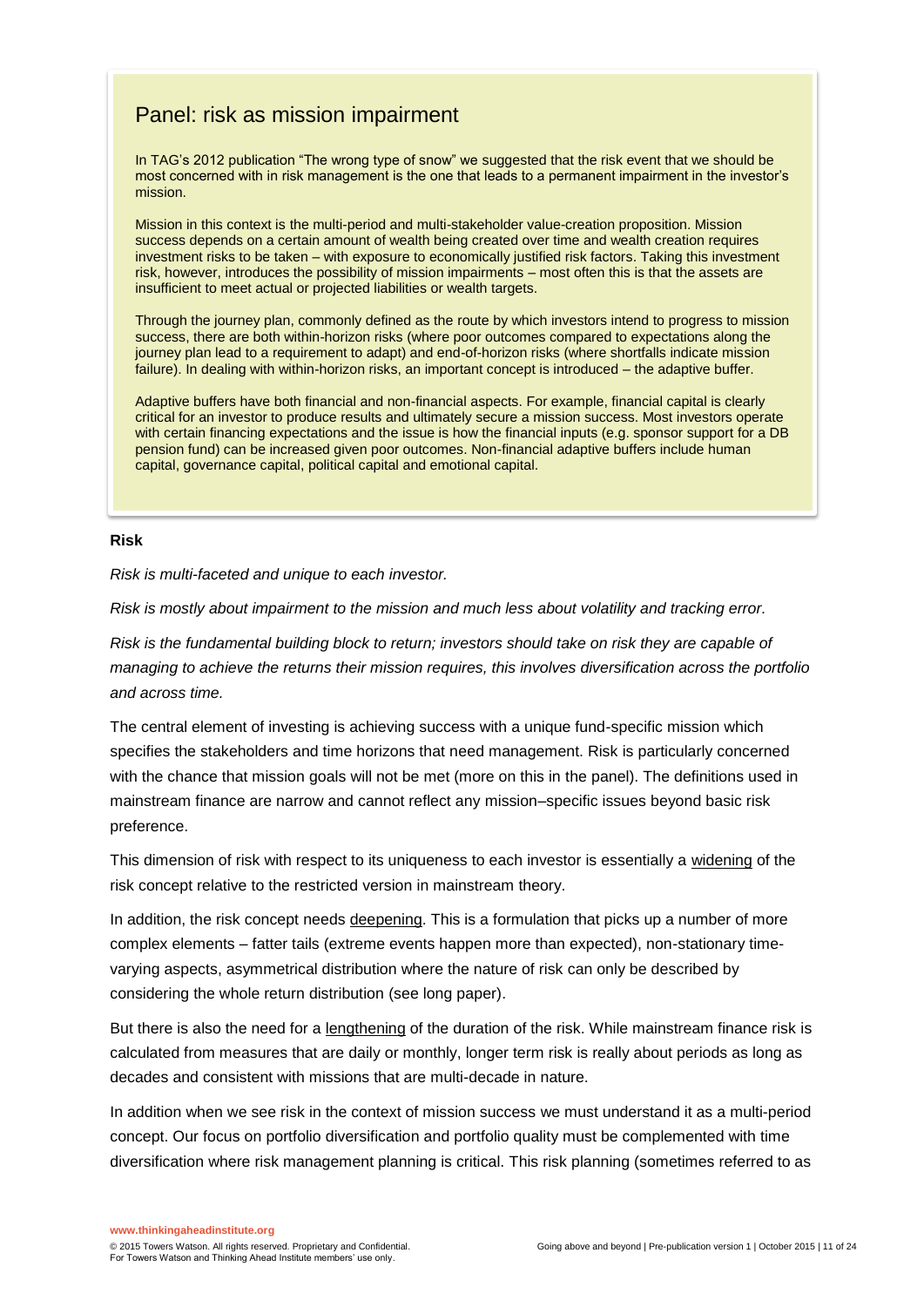'journey planning') is determining the pace at which investors plan to achieve their missions given the time horizons that matter and conditioned by the progress they make. Optimal time diversification of risk requires a levelling of the money-weighted risk exposures over time. The risk management plan sets out a trajectory for the size of the risk budget over time focused on achieving the mission and managing the risk of mission impairment. The choice of risk measure for the risk budget will reflect the particular mission (and volatility is wildly inappropriate, we have advocated separately in 'Wrong Type of Snow' for using Continuous Value at Risk in many circumstances).

The risk management plan is developed through understanding which risks matter, defining the minimum-risk position if possible, understanding risk capital/buffers and limits. Such thinking can be translated into the creation of a time series of reference portfolios that define the low cost simple strategies over time and set the accountabilities of investors for value add.

There is one other critical aspect of this multi-period framework. This is dealing with turbulent market conditions ('fat tail risk/extreme risk/power law risk') and market regime changes. In a complex world, these suggest particular opportunities for varying the risk allocation over time and tail hedging.

Armed with suitable beliefs and skills, the investment tools available and worth considering are:

- **Tactical asset allocation which gives opportunities for managing time varying volatility by** disciplined views of valuation
- Systematic management of risk which would be based on market signals, particularly from volatility, and
- Tail risk management which would essentially reduce portfolio risk when downside tail risk increases and correspondingly increase portfolio risk in the upside circumstance.

Tail risk management becomes particularly necessary if there are vulnerabilities to downside outcomes which is the obvious state of DB funds in their mature phases and DC participants in their decumulation phases. This vulnerability is of course exacerbated by fat tail and extreme risk conditions.

We strongly believe that these time diversification issues need further work.

We conclude that stronger practice in considering risk:

- starts with strong investment-content beliefs that are centred around a framework for risk
- incorporates strong investment-context beliefs derived from self-knowledge on internal ability to exploit risk, reflecting how their circumstances compare with others
- ends with disciplined implementation aligned to beliefs with respect to risk measurement, management and governance.

#### **Long horizon investing and time horizon**

*The time horizon of the investor (long or short) reflects their mission and organisational context.*

*Long-horizon investors have flexibilities that short-horizon investors don't have, and can exploit premia from their longer horizon.*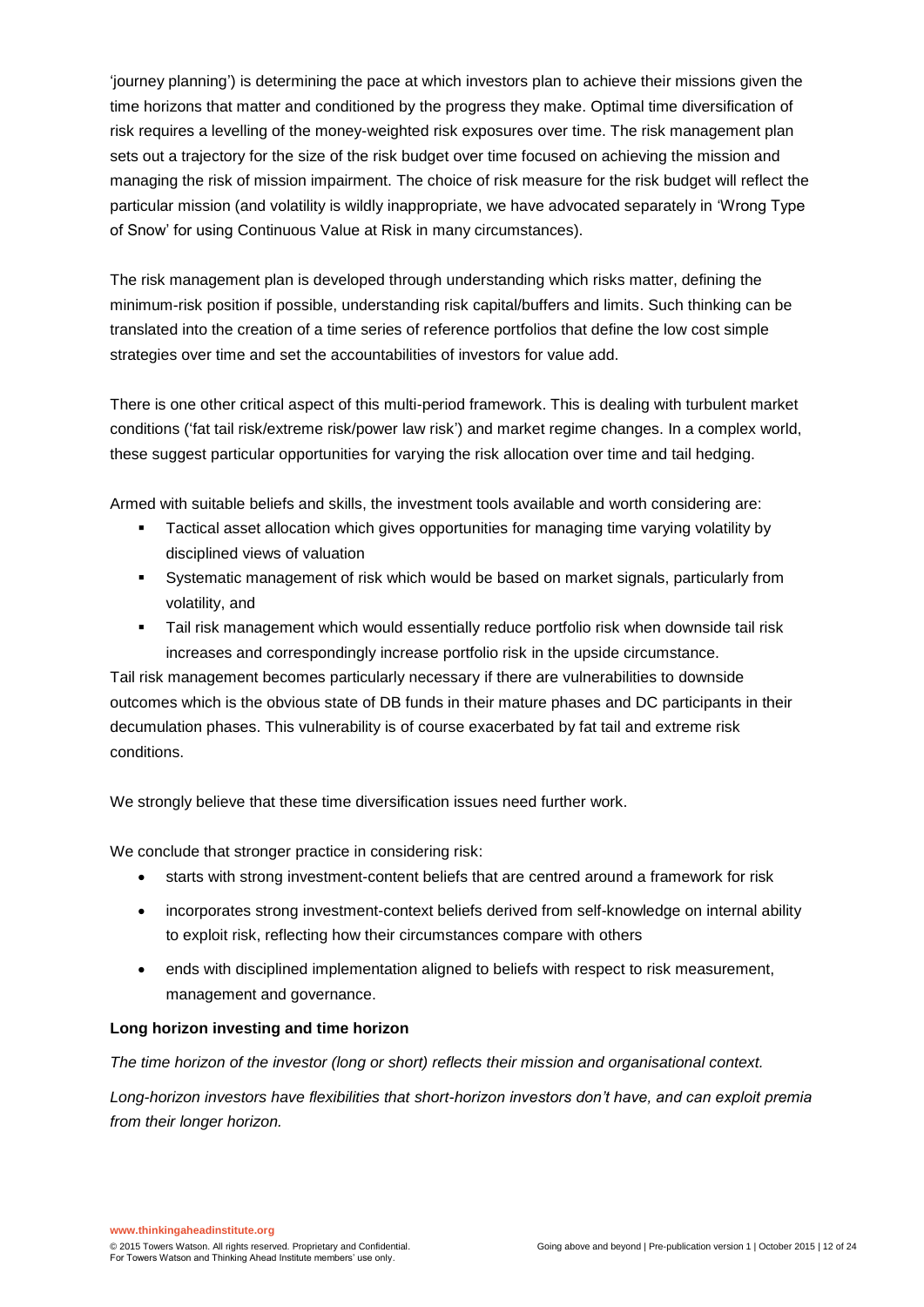*Long-horizon investing typically involves a greater capture of return from income than from future sale price.*

### *Behavioural issues make long-horizon investing difficult to execute successfully and require a particular mind-set.*

Short-termism carries widely discussed inefficiencies: principally mispricing, excess volatility, procyclicality and corporate myopia. In addition, short-termism appears to add to systemic risk. The possible benefits of long horizon approaches reflect these points: principally wider flexibilities to do more diverse things than short-term investors, particularly in illiquid areas and to exploit the short-term investor's risk aversion.

The subject of long-horizon investing has many elements and mixes issues of institutional design, market efficiency and behavioural finance. The time horizons of liabilities and other commitments in many investment institutions are very long, stretching over multiple decades, and provide the organisational context to long-horizon investing. A long-horizon investor as defined by context can choose to adopt both long- and short-horizon investing. The choice will be exercised by reference to the organisation's mind-set and considerations of comparative advantage.

With regard to market efficiency, the key belief concerns the time-varying nature of the risk/return trade-off. This will reflect the relative sizes and preferences of various participants in the market ecology, including regulatory environment. These factors are not stable over time because of behaviour. When fear rules the day (often referred to as 'risk-off'), investors attempt to reduce the holdings of risky assets which, in extremis, becomes a flight to safety. As all sales require a corresponding buyer the reduction of holdings either requires a long-term buyer with liquidity, or position sizes are reduced by a falling price rather than actual sales. This shows up in periods of financial distress, causing a distortion in the risk/return relationship. In extreme cases, the risk/return trade-off can turn negative. When greed rules, there is a herd-like move in the opposite direction ('riskon') with risk increased by leverage. Again valuations may depart from normal pricing ranges.

These regimes imply there is potential value to be added at times of extreme valuation. The longhorizon investor can be dynamic to exploit good judgement with respect to prospective risk/return views. In short, there is a reasonably wide-held belief that markets have a macro-inefficiency in their long-term expectations caused by these herding behaviours, which has a natural corollary in shortterm mispricing. The herding shows up in short-term momentum and long-term reversion to mean.

The behavioural elements to this market structure are all too apparent. The long-horizon investor must be a disciplined contrarian with all its attendant pressures when others are exploiting a trend. This requires the right mind-set. While long-horizon investors should benefit from lower turnover and lower associated costs, a bias to action is a common behavioural counteracting force.

Mind-set is clearly an issue for individual-level thinking but the organisational-level mind-set is particularly critical requiring clarity of goals, long-term culture and effective governance oversight. Organisations need to institutionally-embed long-term practice to secure sustainable success. This is in effect putting the organisational settings into sync. Experience suggests this is far from an easy task.

Such alignment provides the means by which success can be delivered in the major long horizon categories: particularly systematic factors, thematic factors, illiquidity, value investing and engagement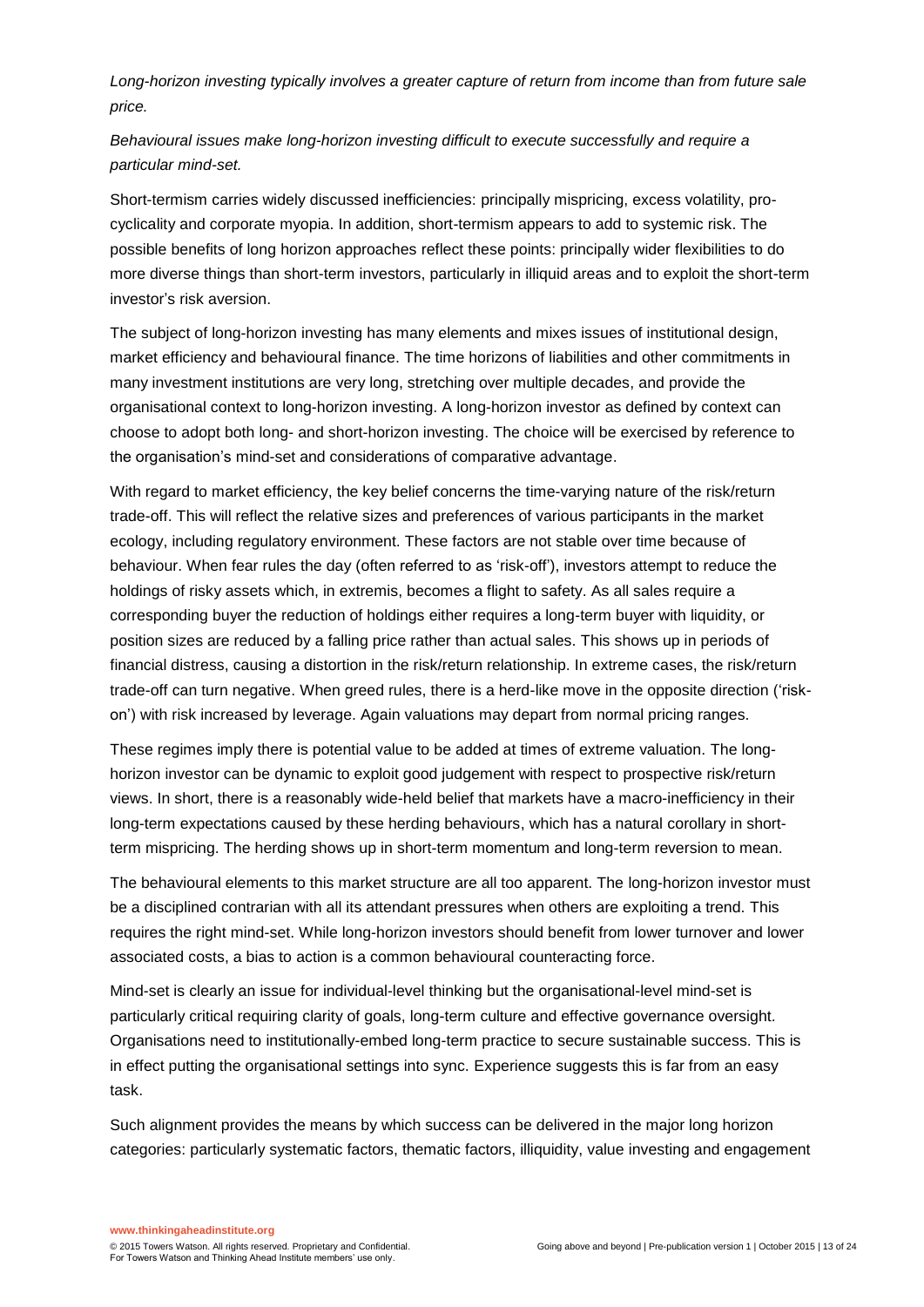with investee companies. All these are areas where the additional flexibility of the long horizon circumstance added to the mind-set is very likely to produce a long horizon return premium.

We strongly believe that the issues surrounding successful implementation of long-term mandates need further work.

We conclude that stronger practice in long-horizon investing

- starts with strong investment-content beliefs on the long-horizon opportunities
- incorporates strong investment-context beliefs derived from self-knowledge on mission and organisational context including mind-set and how it compares with others
- ends with disciplined implementation aligned to beliefs.

#### **Sustainability**

*Managing sustainability considerations, including ESG factors, is essential to long-horizon risk control; it may also be needed to manage stakeholder requirements for responsible investing.*

*Managing sustainability considerations can be a source of investment edge by exploiting long-horizon changes to investment circumstances, often in ESG factors, that may well materialise in future pricing.*

Sustainability considers investment factors over different time horizons and the linkages between the long and short term. A strategy with good sustainability is expected to perform well in the short and long term; by contrast a strategy with poor sustainability might well have good short-term performance at the expense of long-term performance.

An example to illustrate the concept is the well-documented tendency of corporations to meet earnings guidance from a financial trade-off derived from cancelling long-term investment (eg R&D). This device involves corporations with excessive focus on "managing the numbers" boosting their short-term earnings (and hence stock performance) at the expense of the long-term performance. Such an example creates a non-linearity in which a succession of short-term optimisations with this trade-off is sub optimal to long-term performance<sup>x</sup>. Often investors challenge long-termism with the concept that the long term is the sum of optimal short-term periods, this example shows that this thinking is flawed. Long-term strategy is different from the sum of short-term strategies, a factor central to sustainability.

In this context sustainability is a financial factor often, but not exclusively, involving ESG factors that enables long-horizon investors to manage longer-term risk. But 'sustainable investing' combines this long-term financial orientation with an ancillary non-financial component reflecting the stakeholder responsibility of the asset owner for their ownership interests. We might use the term here 'responsible investing' to make sure the portfolio avoids harmful assets (suitably defined) or is positioned to limit reputational risk (suitably assessed). In essence, this is the asset owner taking a pro-social stance to support its legitimacy in front of its members and other stakeholders and arguably for reasons of enlightened self-interest too.

There is a critical connection to be made between financial and extra-financial considerations. A tangible example is in the stranded-assets discussion and investing in fossil-fuel companies. Stranded assets are referred to as 'extra-financial' considerations where the 'extra' prefix defines something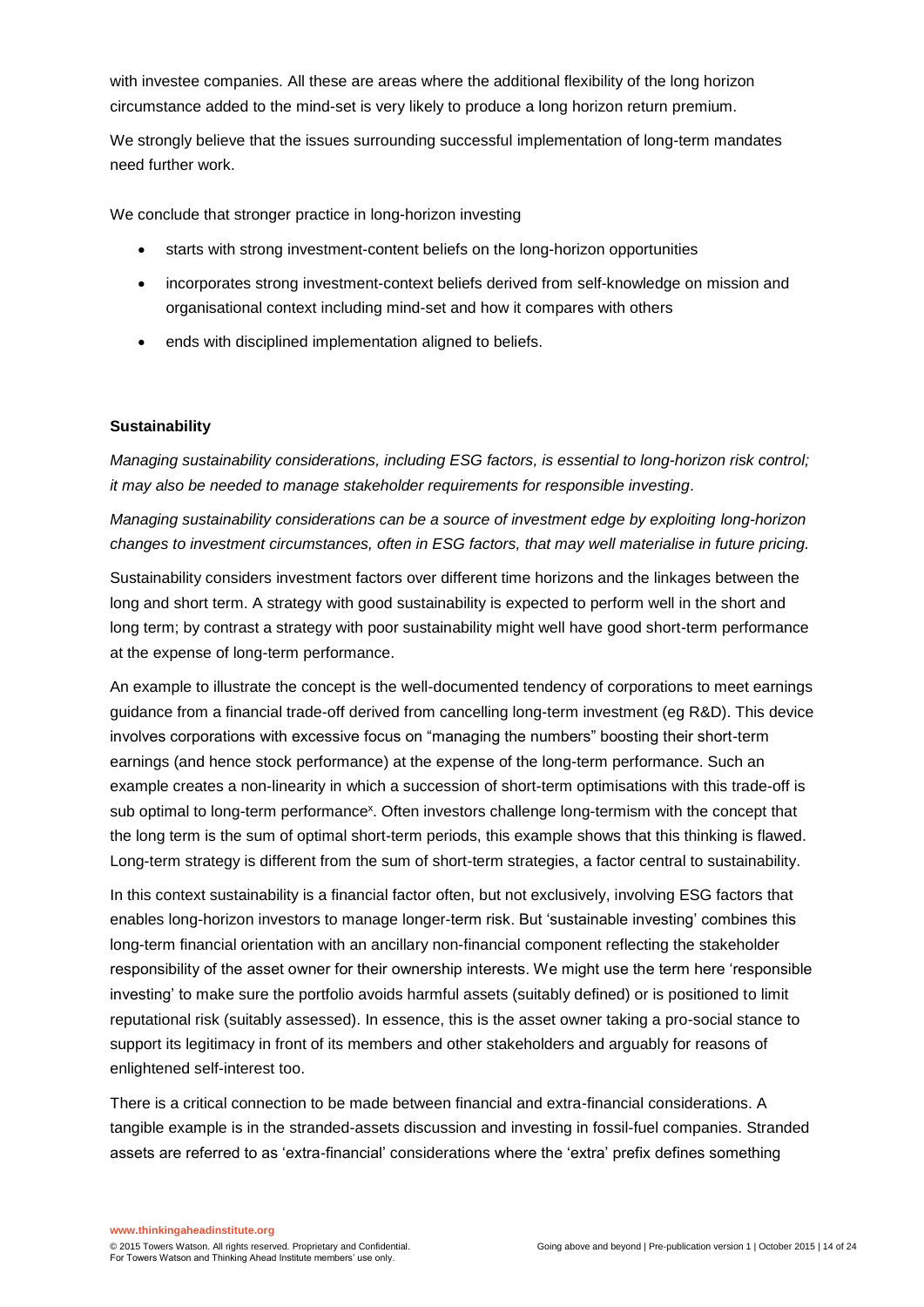*beyond* finance. The impacts on the environment of these assets are considered as responsibility factors and are in this context non-financial in nature; but, by changing the context (horizon), a link can be made to financial considerations through a belief that the future return will be affected by the impacts of stranding.

Extra-financial here includes factors that can be stretched through uncertain conjectures into longerterm financial factors. Investment in BP in the run-up to 2010 is held out as an example of this. BP's short-term period-to-period share performance was strong on top-line operating performance through lowered safety spending, but its long-term performance was ultimately handicapped by a safety accident that left certain assets stranded. This has this extra-financial dual structure in combining an issue of responsible investing with long-term financial performance.

We conclude that stronger practice in applying sustainability:

- starts with the investment beliefs
- incorporates sustainability for reasons related to long-term investing and responsibility
- ends with disciplined evaluation of the progress towards mission having regard to the investment time horizon and stakeholder map concerned.

# **3.3 Stronger portfolio construction**

Working from the foundational theory and beliefs into portfolios requires a set of organising principles which primarily concern asset classification and assessment.

The regular classification adopted in the past and consistent with mainstream theory was by reference to asset classes and was heavily reliant on quantitative methods. These methods have become progressively discredited because they have proved inconsistent and ineffective in practice.

The merits of using risk-factor classifications have become increasingly evident. The risk factors commonly include equity, credit, term, inflation, currency, insurance, illiquidity, systematic and thematic factors although each investor may build their own set from their beliefs. While the framework introduces more subjectivity it more accurately captures the core principle that risk is the fundamental building block to return. While asset classes have the merit of clear taxonomy and historical record, they have the handicap that each asset class is fundamentally a mix of risk factors that needs to be fully understood.

This creates an ordering issue in which asset classes have a neatness to them which is helpful to the classification process, but risk factors as classes have superior explanatory power which is helpful to the selection process. This suggests that in stronger-practice portfolio construction risk factors should come ahead of asset classes, but both should figure.

The portfolio-construction principle in stronger practice is to assess and create an ordering of *portfolio quality* in multiple dimensions. The portfolio quality is assessed through a multi-dimensional range of desired characteristics:

- 1. adherence to intended total risk (fund-specific) and good diversification
- 2. good risk/return trade-off measured by expected net returns allowing for risks
- 3. liquidity and flexibility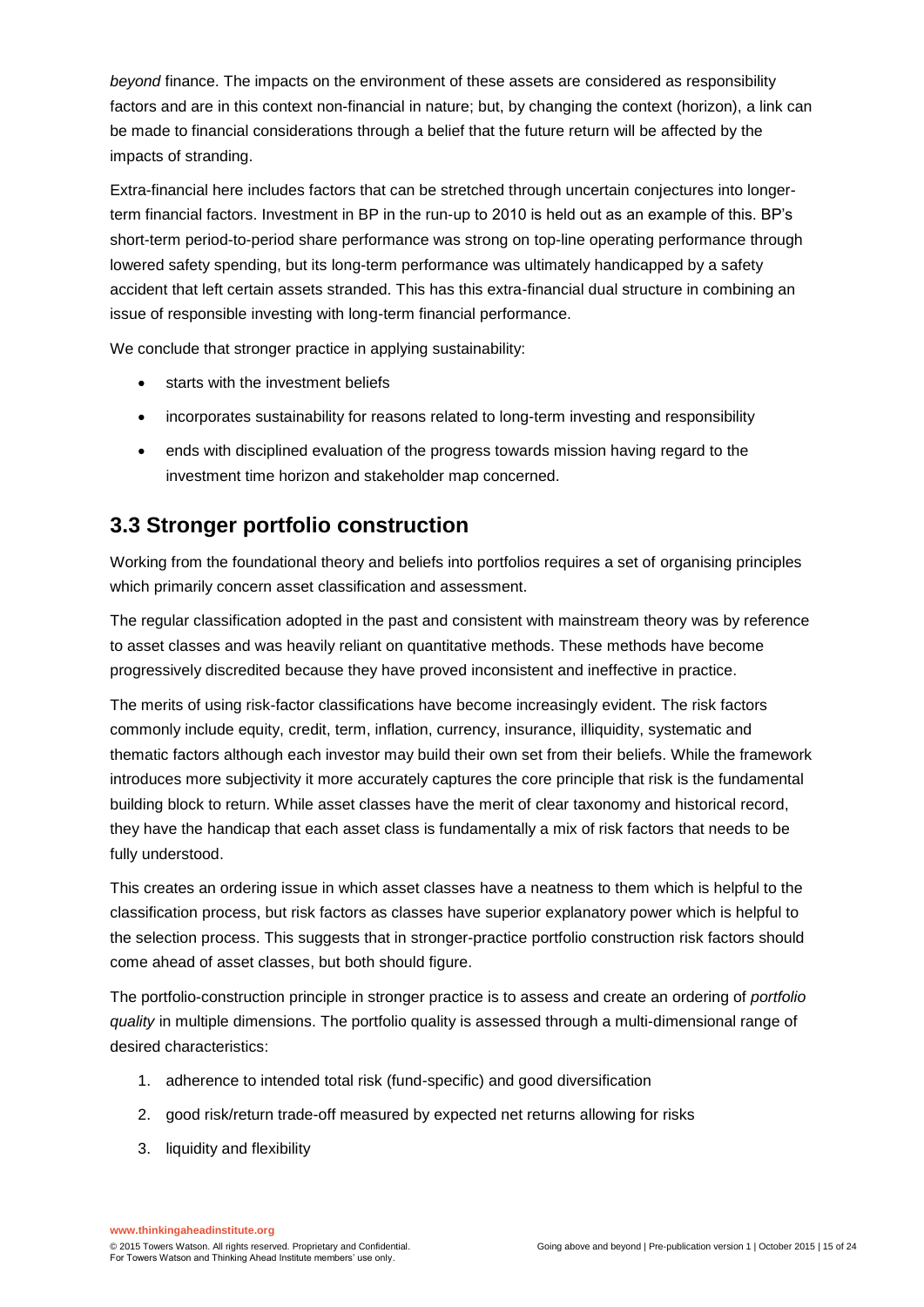- 4. edge, resources, scalability, simplicity, cost
- 5. sustainability.

The portfolio quality principle involves finding the portfolio that has the best quality in these five dimensions, something approaching a balanced score-card assessment.

The portfolio quality discipline can exploit capital efficiency. If the use of leverage enhances the portfolio quality then the discipline will support its usage. Investors are increasingly aware of the benefits and dangers in leveraging positions in this context because they can look carefully at the consequences for risk – which with leverage are highly material.

The risks and time horizons for this assessment are fund-specific in accordance with the beliefs discussions above.

On risks: the returns are always driven by the factors at work in the risks taken; and 'optimal' portfolio construction is about risks that can be managed and do not unduly threaten the mission; this is often referred to as a return-driver/risk-factor framework. The fund-specific view of risk looks at issues like differences in short-term and long-term risks and deeper components of risk: examples include extreme risk/bad times/liquidity crunch risks. Funds differ in their appetites and tolerances for such risks. This fund-specific view of such risks needs exploration through scenario analysis, altogether an extremely challenging area for funds.

On time horizons: some further consideration is needed to explore the sustainability in different outcomes. That is the extent to which short-term outcomes could potentially affect long-term outcomes, discussed above.

We conclude that stronger practice in the portfolio-construction process

- starts with the investment beliefs
- incorporates dual classification of asset classes and risk factors
- ends with disciplined selection by reference to portfolio quality measures.

### **3.4 Stronger practice – a summary**

| Key messages                                                                                                                                | <b>Stronger investment practice features</b>                                                                                                                                                                                                                         |
|---------------------------------------------------------------------------------------------------------------------------------------------|----------------------------------------------------------------------------------------------------------------------------------------------------------------------------------------------------------------------------------------------------------------------|
| <b>Stronger governance</b>                                                                                                                  |                                                                                                                                                                                                                                                                      |
| In the absence of reliable investment<br>theory, there should be stronger<br>application of values and beliefs in<br>the investment process | Beliefs to become a larger part of investment process<br>٠<br>Competitive investors have beliefs that are smart and<br>edgy and deeply socialised<br>Asset managers need to strengthen their organisation-<br>٠<br>wide beliefs relative to product-specific beliefs |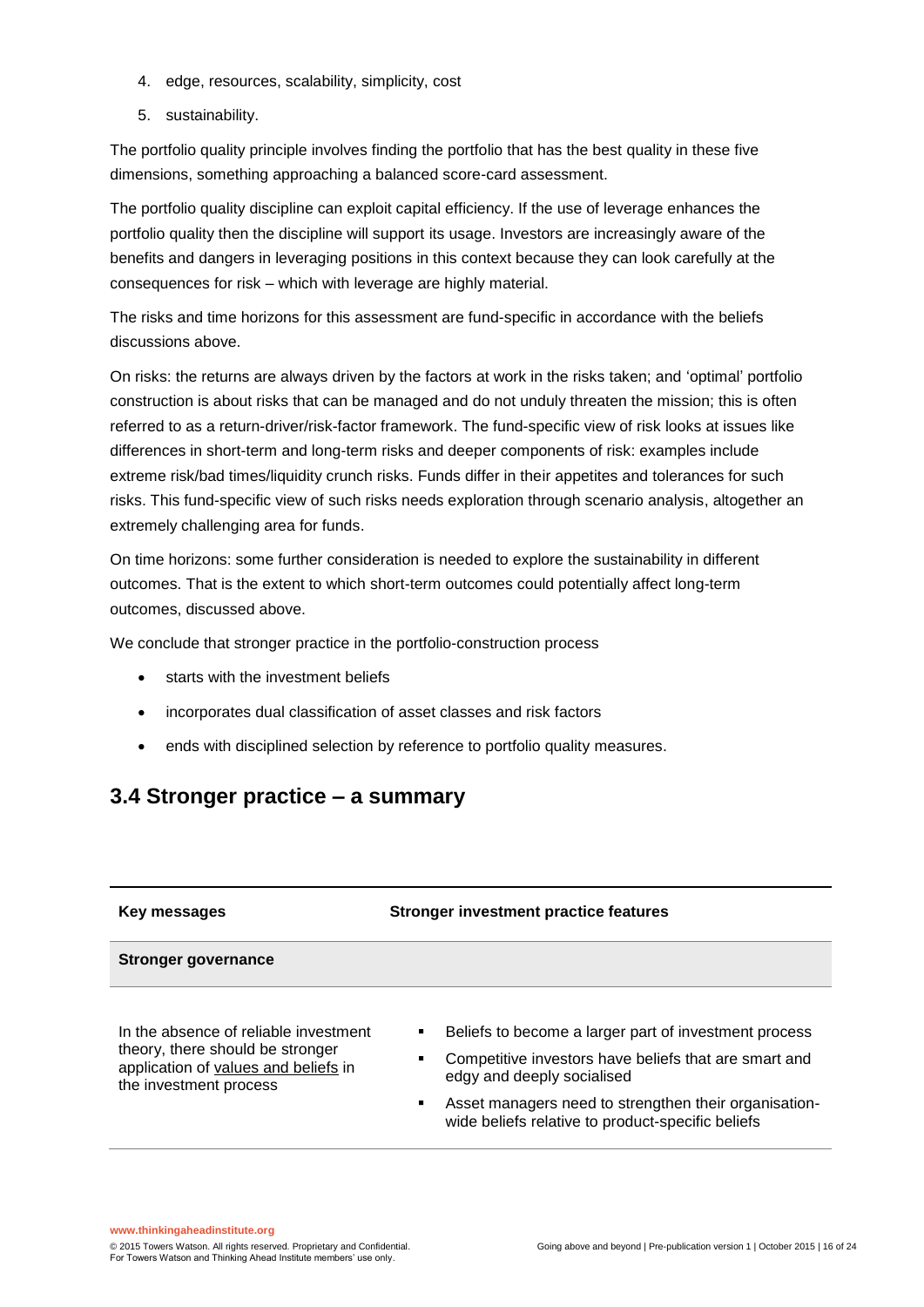Value creation via passive and active management

Risk has multiple facets in which impairment to the mission stands out (therefore is unique to each investor); risk is the fundamental building block to return and has across portfolio and across time components

Long-horizon investors possess flexibilities that short-horizon investors lack; they frame the investment's return more by its ongoing income than its end price

Sustainable investing should become embedded (long-term investing that is efficient and inclusive to all stakeholders)

- Disciplined implementation needs to be aligned to strong beliefs in both investment content pinpointing market efficiency and investment context derived from self-knowledge and knowledge of others
- Risk is unique to each investor based on organisational, technical and behavioural factors
- The mainstream practice version of risk needs widening, deepening and lengthening
- Risk management across portfolios requires portfolio diversification ('portfolio quality'), risk management across time requires time diversification ('risk management plan' quality)
- **EXECUTE:** Long-horizon investors need to be disciplined in mindset and dynamic in action to exploit good judgement with respect to prospective risk/return views
- Asset managers can exploit long-horizon investing in well-designed long-horizon mandates
- Asset owners approach sustainability from two directions: for long-term investing efficiency and for responsibility
- Asset managers approach sustainability for long-term investing reasons; for reasons of client mandate; and for reasons connected to their own values

#### **Stronger portfolio construction**

Investment classification emphasises risk factors

Investment selection determined by reference to portfolio quality and risk management plan

- Portfolio quality is determined over multiple dimensions reflecting unique asset owner characteristics
- Risk budget size is determined over time by reference to the risk management plan
- Asset managers should engage with asset owners to contribute to their portfolio quality

# **4. Implications**

The actions required in stronger investment practice include, but are not limited to, building a strong and effective investment beliefs system, firming up the end-to-end investment process where CIOs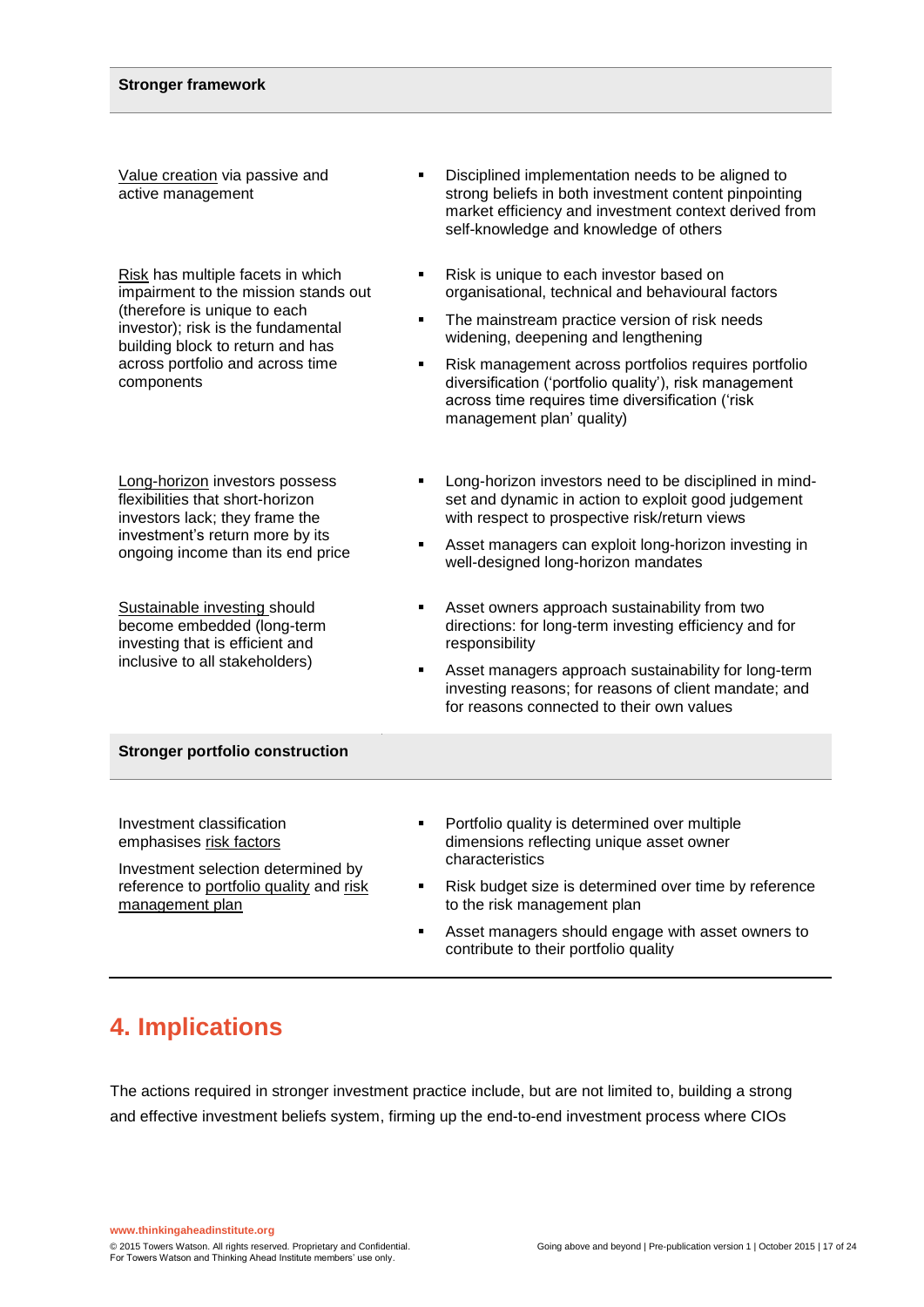need to play a vital role in adopting the stronger investment framework and portfolio construction practice detailed in the paper. These actions can also be assisted by a checklist shown as below.

| <b>Process</b> | Are there clear decision responsibilities and accountabilities relating to<br>decisions?<br>Were beliefs developed in an engaged process from diverse input and result<br>in settlement and subsequent alignment?                                                                                                                                                     |
|----------------|-----------------------------------------------------------------------------------------------------------------------------------------------------------------------------------------------------------------------------------------------------------------------------------------------------------------------------------------------------------------------|
| Quality        | Are the beliefs smart (with deep insights) and edgy (with competitive<br>positioning)?<br>Do portfolios conform to the three stronger-practice organising principles?<br>٠<br>framework for risk and value creation; long horizon investing and<br>$\Omega$<br>sustainability<br>adopting factor classification<br>$\circ$<br>portfolio quality assessment<br>$\circ$ |
| <b>Review</b>  | Have the beliefs, processes, outcomes and performances been reviewed<br>versus comprehensive benchmarks and KPIs and with attribution?<br>Is there forward looking review, within the investment function and through<br>٠<br>oversight?                                                                                                                              |

The arguments for revisions to investment theory and practice are strong ones and call for adaptive responses by our investment institutions. We suggest the changes may be far-reaching for the individual investment professional too. The role of those responsible for educating our professionals is critical here. In particular the CFA Institute as the largest investment education and credentialing organisation has a particularly large-scale challenge to meet.

The idea of going *above and beyond* – higher level in theory and beyond accepted norms in practice – establishes the key goals of the stronger practice model. The tests of this lie in the check-list which has application to asset owners in particular but also asset managers in most respects.

In a paper titled "Are your interests aligned or maligned?" $\dot{x}$ , Towers Watson explored the issues surrounding alignment of interest between asset owners and asset managers. There are further practices for asset managers to 'go above and beyond' in adapting their business model to the revised asset owner world described. The two asset manager imperatives are: the syncing of mission, investment philosophy and culture with business principles; and the partnering and engaging they must practice with client asset owners to understand their place in the asset owner's line-up and contributing to their objectives.

In syncing, we suggest asset managers that are driven by client interests must be clear about the value add that their products can support and allocate focus and resourcing accordingly. The 'professionally-focused firm' described in the parallel culture research<sup>xii</sup> is an exemplar of these syncing features in connecting a client-centric mission with the deeply-held system of investment beliefs and values; and including both the employee value proposition that attracts, retains and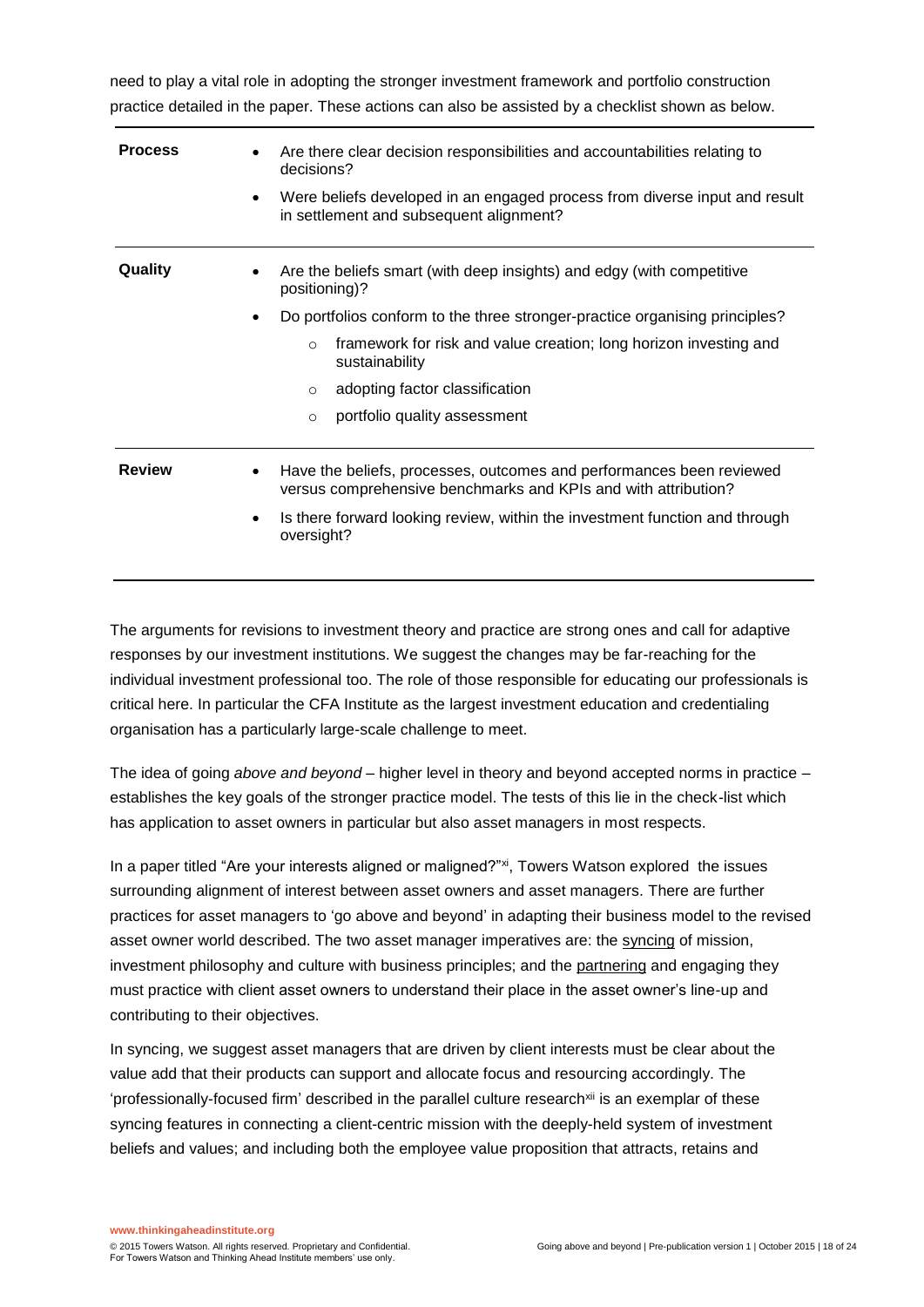develops talent, and the client value proposition in all products and services. With respect to products it is critical that those which don't stand a realistic chance of adding value (using the firm's belief system) should not figure in their business mix. This is arguing strongly for asset managers to reject the product proliferation route to success.

In partnering with asset owner clients, asset managers can play a number of roles – be it as providers of mandates with specialist and outcome orientations or providers of value-adding intellectual property. The spectrum is wide, from being an outsourced CIO to being a component supplier. In the outsourced area, the role is very much to be a partner in the fulfilment of client goals. But even as a component supplier, asset managers need to be partners to recognise the diversification and value added in the specific asset owner context.

There is a mandate that has been referred to as an 'embedded partner'<sup>xiii</sup> or engaged partner in which the asset manager provides a wider reach with access to investment tools, thought leadership on the investment world-view, scenarios and themes; idea sounding boards and innovation platform, and joint research projects. The embedded partner model can build significant synergies for the asset owner and worthwhile business for the asset manager.

# **5. Conclusion**

The ideas mapped out in the paper suggest that the gap from current practice to effective practice is a large one. We suggest that institutional responses should be substantive. They also need to be holistic to reflect the multiple inter-connected challenges of investment theory, governance and management theory, culture and leadership involved. This provides a link to the desirability of the 'coping strategies' taken from a parallel study<sup>xiv</sup> which we recommend investors adopt. These strategies work in tandem with the stronger investment practice we are presenting:

- Achieve organisational coherence and consistency in narrative by having extreme clarity and alignment of mission, enablers, policies
- Develop self-understanding and focus on internal capabilities and comparative advantage
- Develop understanding of others (meta-understanding) in the context of competition and achieving comparative advantage
- Build adaptability into governance and strategy and recognise the de-merits of overly-complex portfolios and the merits of simplicity
- Build stronger culture to support competitive edge and adaptability
- Build investment edge through investment intelligence adoption of strong investment practice tied to the disciplines of beliefs, frameworks, processes and measurement.

Today's investors are operating in an extraordinarily volatile, uncertain, complex and ambiguous – "VUCA" – environment. In stark contrast to that challenging situation, the theoretical foundation to guide investors' actions is unhelpfully weak due to various reasons cited in this paper. In response to that, we urge investors, both asset owners and asset managers, to recognise and embrace the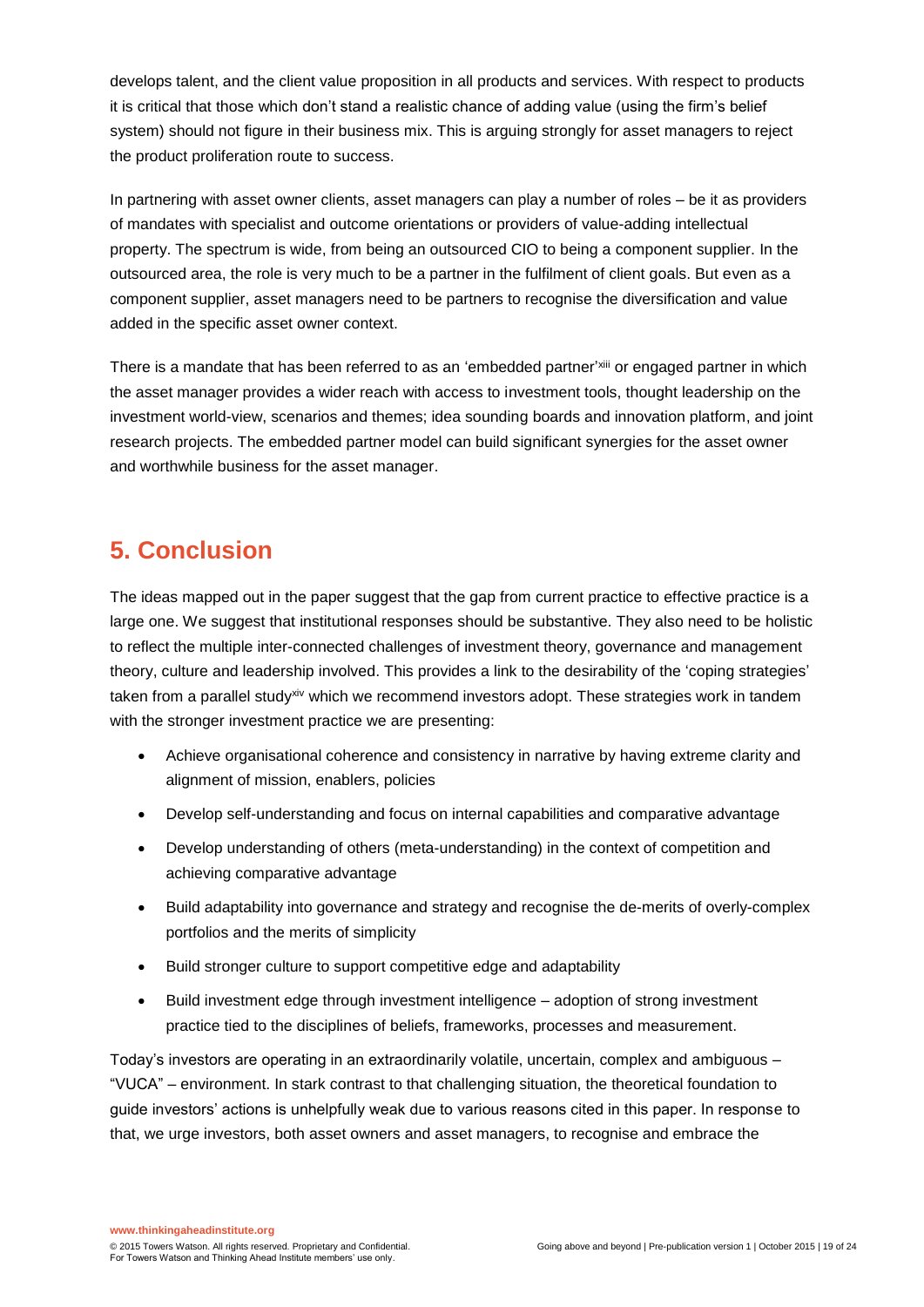complexity in the investment system – moving above and beyond the status quo of current practice to one where extreme investment intelligence can emerge.

We believe adopting this stance will lead to a more intelligent, purposeful industry with better outcomes all round.

We close with commitments on areas of future research highlighted from this current analysis:

- **EXECT** Long-term investing to be successful must be supported by a mix of appropriate mandates and mind-set; our own experience of this area dates back longer than a decade and we are evaluating the progress made with this model and suggesting some evolution
- The challenges of defining success through the lens of the mission and in terms of meeting multiple outcome goals are not settled; we believe the consideration of optimal time diversification requires further attention
- **The power of cognitive diversity in improving collective intelligence leading to better group** decision making; we believe it has wide-ranging applications in areas such as investment committees
- **Incentive structures in the investment industry, including compensation structures, could be** improved to encourage behaviours that improve outcomes and better serve the interests of the end investor.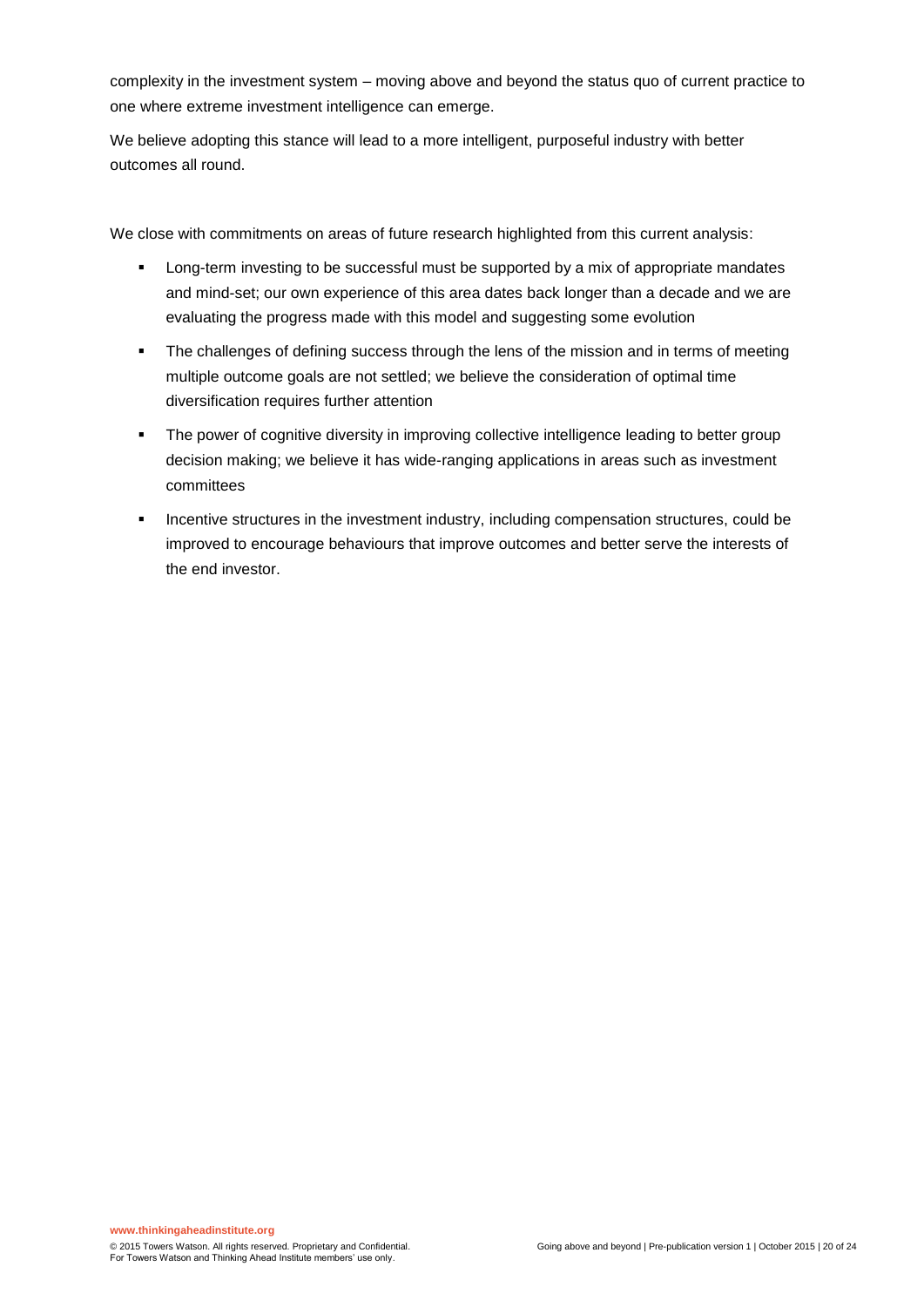### Towers Watson's investment process

Towers Watson's investment process is a continual iteration of five individual steps.

Step 1 is setting the mission – the ultimate goal for investors – by reference to the **theory, beliefs and values** of the fund. This can be a funding level or settlement for a DB pension fund or target income replacement ratio for a DC pension member. This step also includes thinking about the beliefs that will be important throughout the rest of investment process.

Steps 2 and 3 cover the **framework and policy** in the investment process. Step 2 is around determining the pace at which investors are planning to achieve their missions. This includes understanding which risks matter, defining the minimum-risk position if possible, understanding risk capital/buffers and limits, eventually leading to setting out the risk budget and risk management plan. At this step, reference portfolios set the accountabilities of investors for risk management and measuring value add. Step 3 is then about how to spend that risk budget. The key to this step is to balance risks across main liability risks (e.g. interest rate, inflation, currency and longevity) and asset risks (e.g. credit, equity and diversifying strategies).

Step 4 is around **portfolio construction** and the principle is to achieve the mission whilst maximising total net return per unit of risk. Return can be generated from multiple sources: thematic ideas, dynamic asset allocation, best-in-class managers, sustainability issues and customised investment routes where necessary. Cost is also important and can be reduced via channels like smart beta, best-in-class implementation as well as fee negotiation. Risk mitigation comes from removing relatively unrewarded risks, increasing diversity and using multiple lenses (risk premia, themes). Asset class ratings include dimensions beyond risk and return allowing for an overall assessment of portfolio quality.

The role of the last step, step 5, is to ensure that activities through steps 2 to 4 are consistent with step 1, the ultimate mission and the beliefs. Implementation of investment can be highly complex and as a result it is important to measure process as well as outcome.

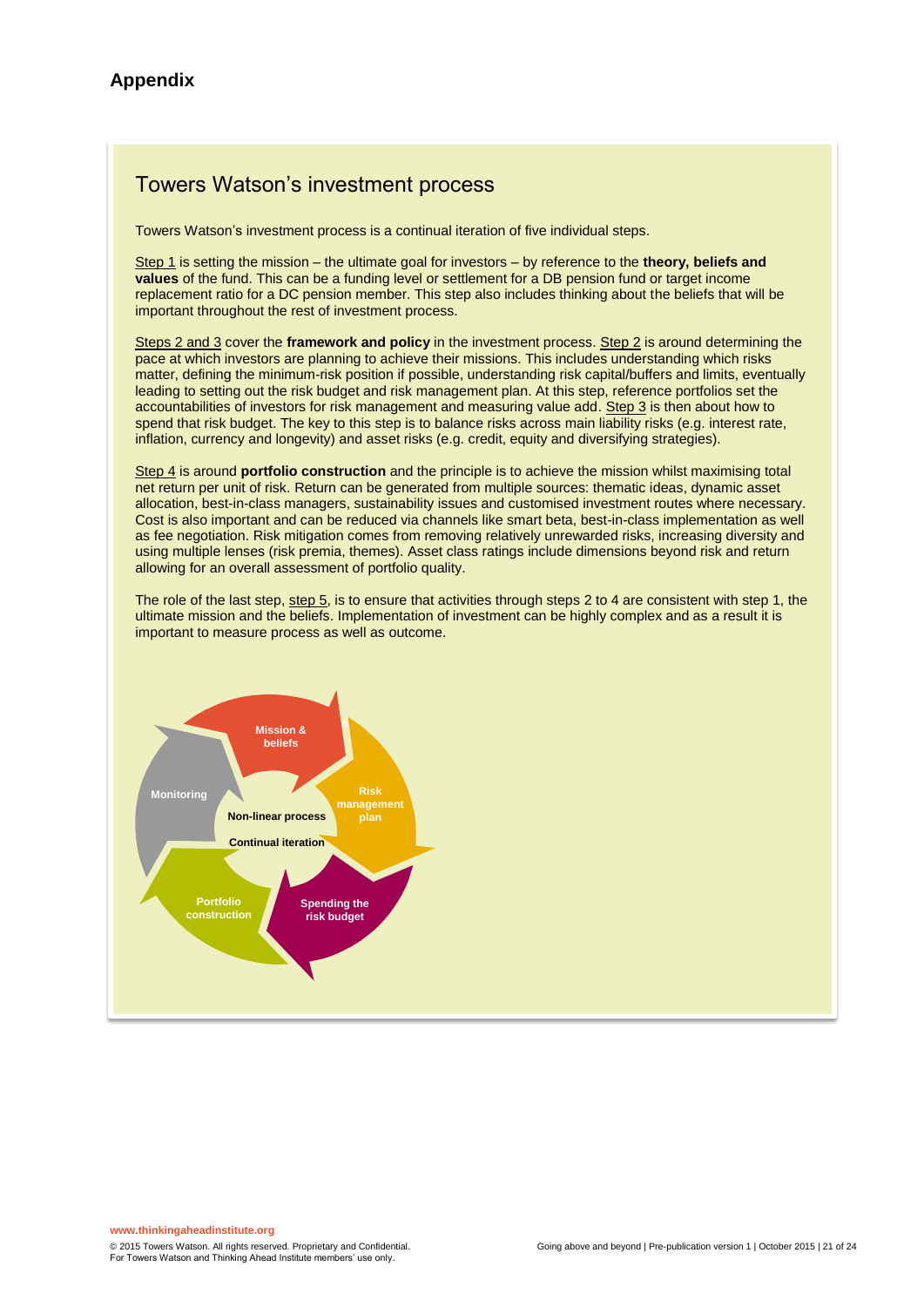<sup>i</sup> Kahneman, D (2011), "Thinking, Fast and Slow", Farrar, Straus and Giroux ii SSgA (2014), "Folklore of Finance", l

iii Blommestrin, H (2009), "The Financial Crisis as a Symbol of the Failure of Academic Finance? (A Methodological Digression)". Journal of Financial Transformation

<sup>iv</sup> Thaler, R (2015), "Misbehaving: The Making of Behaviroal Economics", W.W Norton and Company <sup>v</sup> CFA Institute, Global Body of Investment Knowledge (GBIK),

<http://www.cfainstitute.org/learning/tools/gbik/Pages/index.aspx>

vi Thinking Ahead Institute (2015), "Stronger Investment Theory"

vii [https://www.nestpensions.org.uk/schemeweb/NestWeb/includes/public/docs/statement-of](https://www.nestpensions.org.uk/schemeweb/NestWeb/includes/public/docs/statement-of-investment-principles,PDF.pdf)[investment-principles,PDF.pdf](https://www.nestpensions.org.uk/schemeweb/NestWeb/includes/public/docs/statement-of-investment-principles,PDF.pdf)

viii CalPERS investment beliefs can be accessed her[e https://www.calpers.ca.gov/docs/forms](https://www.calpers.ca.gov/docs/forms-publications/calpers-beliefs.pdf)[publications/calpers-beliefs.pdf](https://www.calpers.ca.gov/docs/forms-publications/calpers-beliefs.pdf)

ix Thinking Ahead Group (2012), "Risk Management Revisited: The Wrong Type of Snow", [https://www.towerswatson.com/en/Insights/IC-Types/Survey-Research-Results/2012/03/Risk](https://www.towerswatson.com/en/Insights/IC-Types/Survey-Research-Results/2012/03/Risk-management-revisited-The-Wrong-Type-of-Snow)[management-revisited-The-Wrong-Type-of-Snow](https://www.towerswatson.com/en/Insights/IC-Types/Survey-Research-Results/2012/03/Risk-management-revisited-The-Wrong-Type-of-Snow)

<sup>x</sup> Thinking Ahead Group (2012), "Sustainable Investing - We Need a Bigger Boat",

[http://www.towerswatson.com/en/Insights/IC-Types/Survey-Research-Results/2012/09/Sustainable](http://www.towerswatson.com/en/Insights/IC-Types/Survey-Research-Results/2012/09/Sustainable-investing-we-need-a-bigger-boat)[investing-we-need-a-bigger-boat](http://www.towerswatson.com/en/Insights/IC-Types/Survey-Research-Results/2012/09/Sustainable-investing-we-need-a-bigger-boat)

 $x<sup>i</sup>$  Towers Watson (2013), "Are your interests aligned or maligned? – Why care is required when aligning your interests with those of your asset manager", [https://www.towerswatson.com/en-](https://www.towerswatson.com/en-GB/Insights/IC-Types/Ad-hoc-Point-of-View/2013/12/Are-your-interests-aligned-or-maligned)[GB/Insights/IC-Types/Ad-hoc-Point-of-View/2013/12/Are-your-interests-aligned-or-maligned](https://www.towerswatson.com/en-GB/Insights/IC-Types/Ad-hoc-Point-of-View/2013/12/Are-your-interests-aligned-or-maligned)

xii Thinking Ahead Institute (2015), "The Impact of Culture on Institutional Investors" xiii SSgA (2014), "The Balance of Power: How Partnership Shapes the Strategy of First State Super",

[http://www.statestreet.com/content/dam/statestreet/documents/Articles/Pensions/qa\\_firststatesuper\\_br](http://www.statestreet.com/content/dam/statestreet/documents/Articles/Pensions/qa_firststatesuper_brandweiner.pdf) [andweiner.pdf](http://www.statestreet.com/content/dam/statestreet/documents/Articles/Pensions/qa_firststatesuper_brandweiner.pdf)

 $xiv$  Thinking Ahead Institute (2015), "State of The Industry",

https://thinkingaheadinstitute.org/Content/surveys/StateOfTheIndustry\_PTIIIb.pdf

[http://www.statestreet.com/content/dam/statestreet/documents/Articles/CAR/FolkloreofFinance\\_report.](http://www.statestreet.com/content/dam/statestreet/documents/Articles/CAR/FolkloreofFinance_report.pdf) [pdf](http://www.statestreet.com/content/dam/statestreet/documents/Articles/CAR/FolkloreofFinance_report.pdf)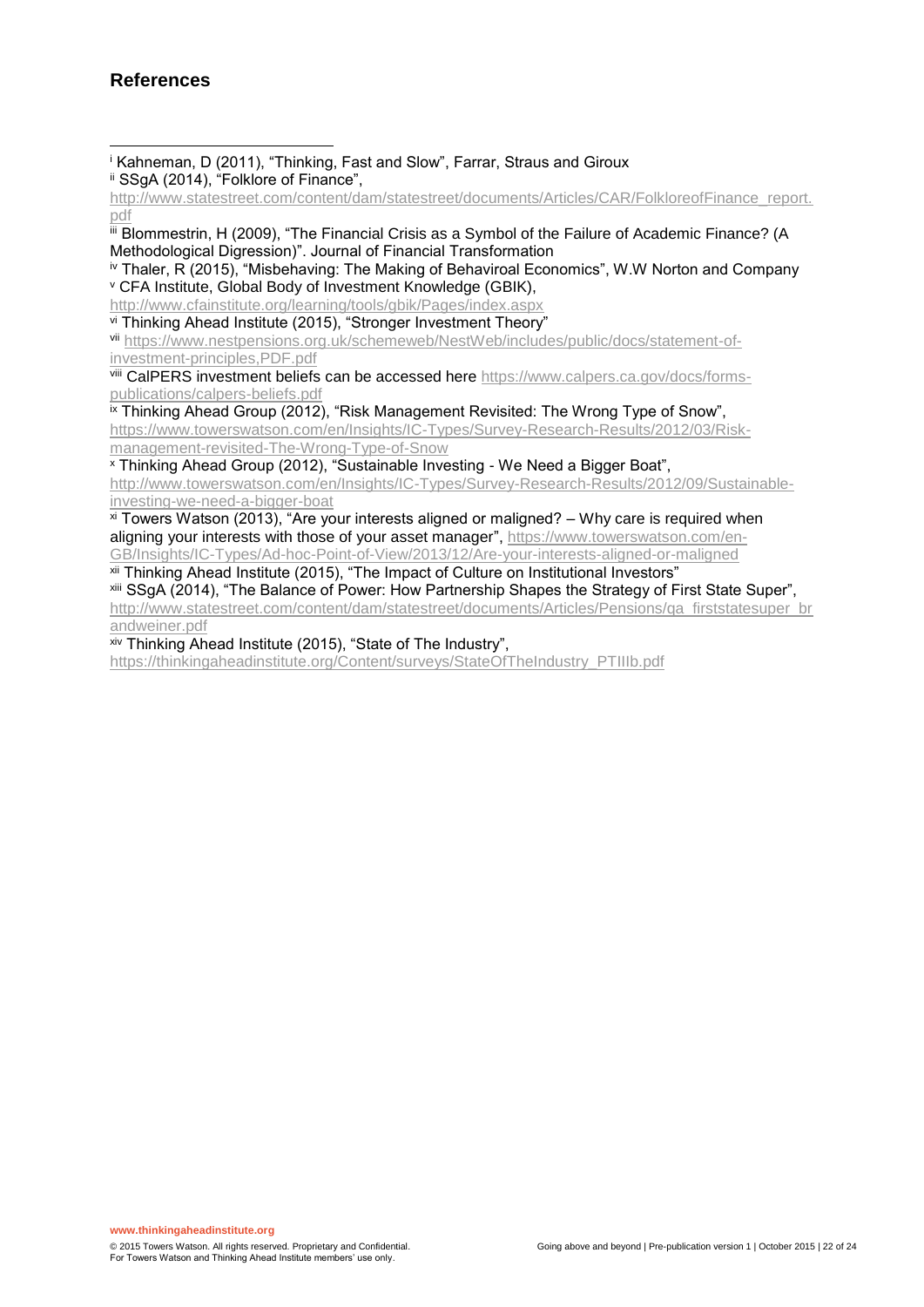### **Limitations of Reliance**

l

#### **Limitations of reliance — Thinking Ahead Group 2.0**

This document has been written by members of the Thinking Ahead Group 2.0. Their role is to identify and develop new investment thinking and opportunities not naturally covered under mainstream research. They seek to encourage new ways of seeing the investment environment in ways that add value to our clients.

The contents of individual documents are therefore more likely to be the opinions of the respective authors rather than representing the formal view of the firm. No action should be taken on the basis of any Thinking Ahead documents without seeking specific advice.

#### **Limitations of reliance — Towers Watson**

Towers Watson has prepared this presentation for general information and education purposes only. No action should be taken based on this document as it does not include any detailed analysis into your own scheme specifics. This document is provided to the recipients solely for their use, for the specific purpose indicated.

This document is based on information available to Towers Watson at the date of the document and takes no account of subsequent developments after that date. It may not be modified or provided to any other party without Towers Watson's prior written permission. It may also not be disclosed to any other party without Towers Watson's prior written permission except as may be required by law. In the absence of our express written agreement to the contrary, Towers Watson accepts no responsibility for any consequences arising from any third party relying on this document or the opinions we have expressed. This document is not intended by Towers Watson to form a basis of any decision by a third party to do or omit to do anything.

Please note that investment returns can fall as well as rise and that past performance is not a guide to future investment returns. Towers Watson is authorised and regulated by the Financial Conduct Authority.

Contact Details

Tim Hodgson, +44 1737 284822 tim.hodgson@towerswatson.com